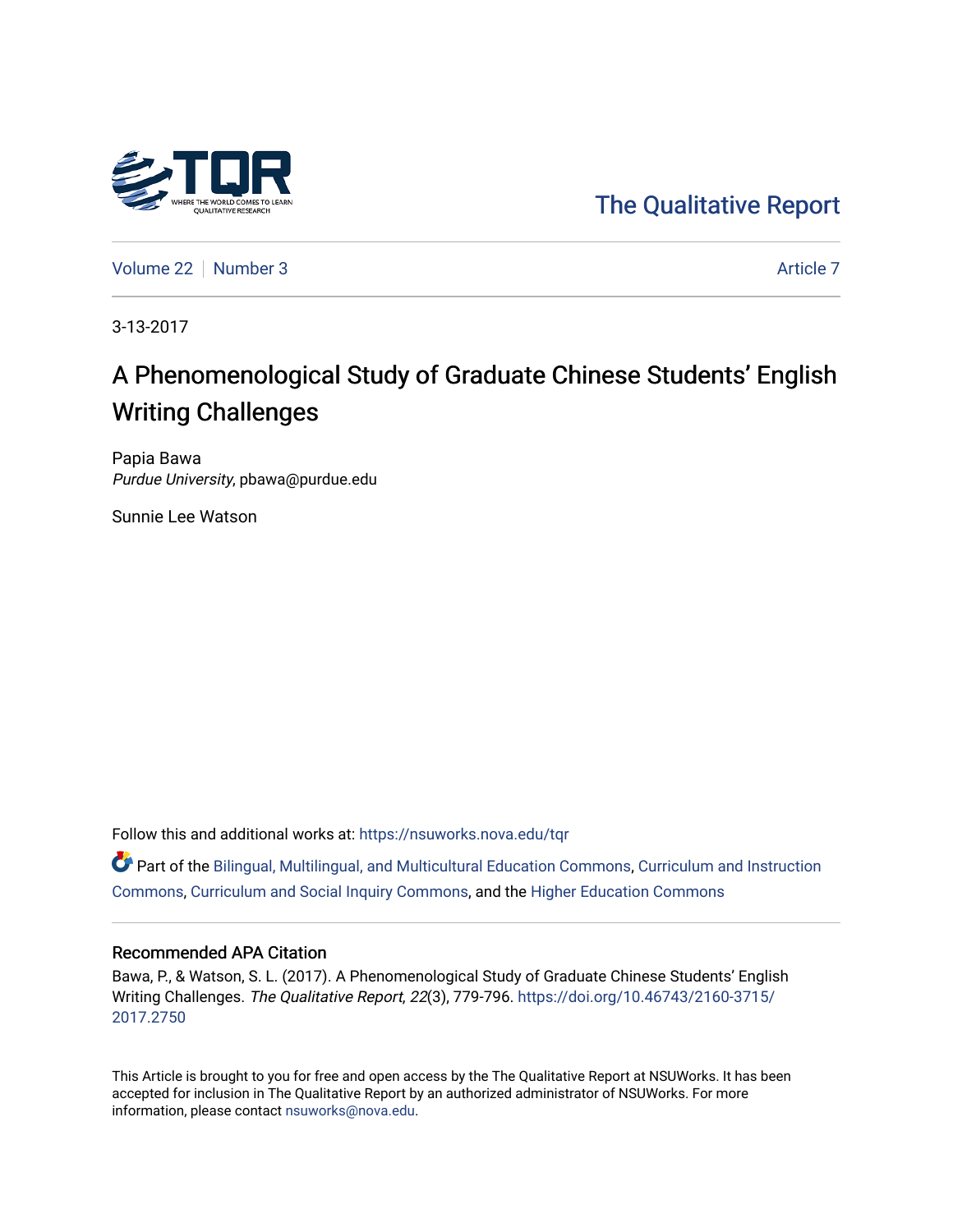

# A Phenomenological Study of Graduate Chinese Students' English Writing **Challenges**

# Abstract

More students from China are looking to the United States for learning opportunities. However, such students have serious English writing deficiencies. This is due to significant differences between the two languages. This phenomenological study of five Chinese, graduate level students in the United States, informs us of these issues and provides a basis upon which we can explore viable instructional strategies to deal with such issues. The key findings suggest that the participants feel marginalized due to English language deficiencies, which is complicated by a deficiently structured English language instructional system. Based on these findings, several themes are presented that underpin the core challenges faced by the participants, as well as participants' views of desirable support mechanisms to help their English writing process.

# Keywords

Pedagogy, Chinese, English, Writing, Logo Graphic, Alphabetic, Curriculum, Graduate, Higher Education

# Creative Commons License



This work is licensed under a [Creative Commons Attribution-Noncommercial-Share Alike 4.0 License](https://creativecommons.org/licenses/by-nc-sa/4.0/).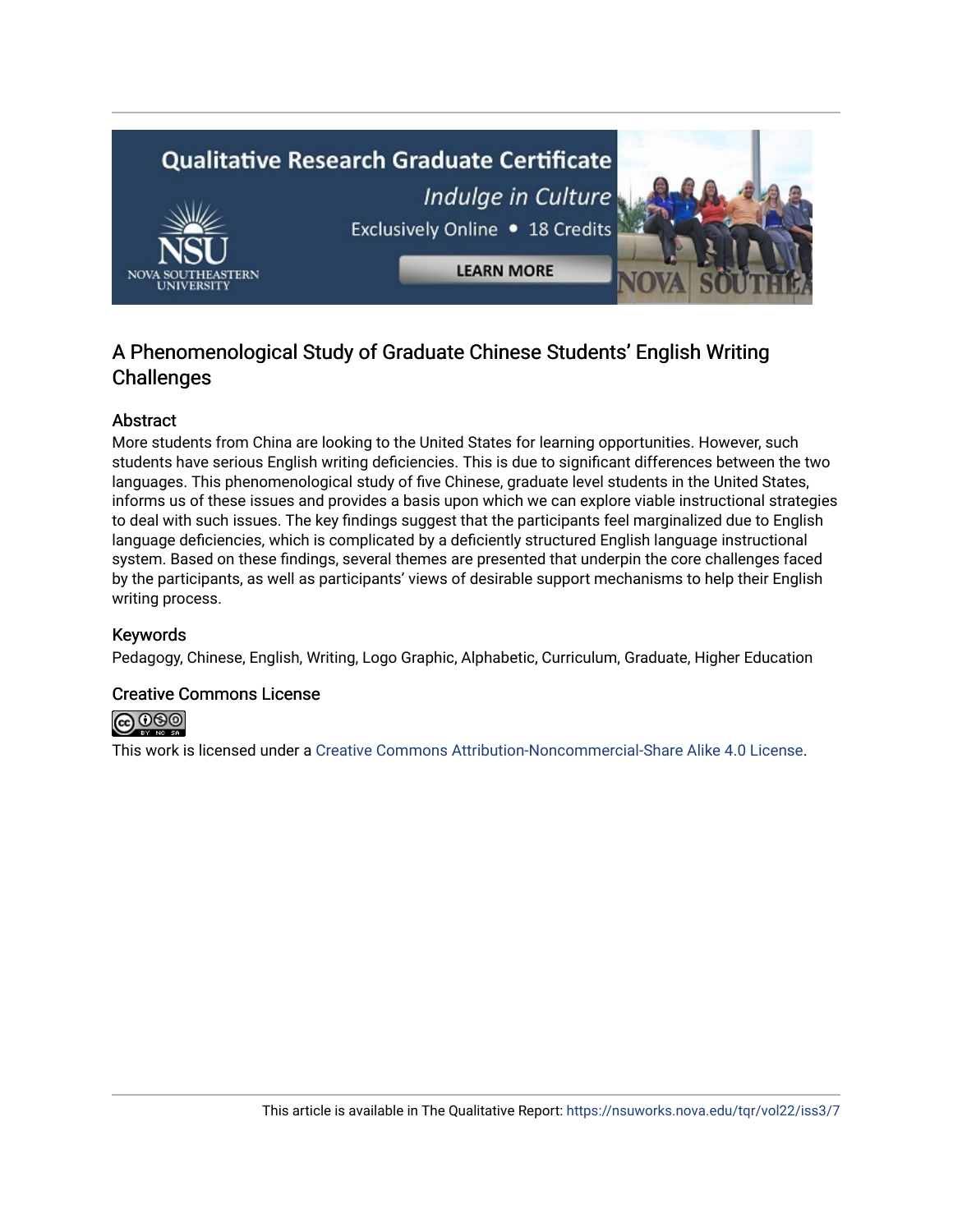

# **A Phenomenological Study of Graduate Chinese Students' English Writing Challenges**

Papia Bawa and Sunnie Lee Watson Purdue University, West Lafayette, Indiana, USA

*More students from China are looking to the United States for learning opportunities. However, such students have serious English writing deficiencies. This is due to significant differences between the two languages. This phenomenological study of five Chinese, graduate level students in the United States, informs us of these issues and provides a basis upon which we can explore viable instructional strategies to deal with such issues. The key findings suggest that the participants feel marginalized due to English language deficiencies, which is complicated by a deficiently structured English language instructional system. Based on these findings, several themes are presented that underpin the core challenges faced by the participants, as well as participants' views of desirable support mechanisms to help their English writing process. Keywords: Pedagogy, Chinese, English, Writing, Logo Graphic, Alphabetic, Curriculum, Graduate, Higher Education* 

As an emerging global partner in the educational arena, the United States welcomes students from many countries to study in its institutions. Of these, Chinese students represent the largest segment with approximately 304,040 learners constituting 31.2% of the international student population in the United States (Institute of International Education, 2015). The high volume of this population warrants paying close attention to any issues such students may be facing, to continue having a mutually beneficial collaboration. One issue that needs immediate attention is that Graduate students from China within the United States continue to face challenges when writing in English, despite being exposed to the English language over a considerable period in China and in the United States (Li, 2012). This suggests ineffective teaching practices in China and inadequate support in the United States for such learners in the context of English proficiencies. This problem warrants examination as the volume of Chinese students continues to grow in the United States, and the associated cultural and financial implications are significant (NAFSA, 2013). For example, in 2014-2015, the Chinese students in the United States collectively contributed \$9.8 billion into the nation's economy through tuition and fees (IIE, 2016). In addition, literature suggest that working with students from foreign countries may enhance communication skills and the understanding of global communities for native learners (Morse, 2012; Peck, 2014; Yun, 2015).

Writing is especially crucial at the Graduate level, since students write not only for academic reasons, but also to prepare for professional fields, particularly in education. At the graduate level, students are expected to be efficient consumers and producers of research, which requires a higher level of writing competency. Holders of Graduate degrees are likely to seek employment opportunities in academia. Therefore, weak writing skills can be detrimental to their success as educators and negatively impact their future students (Bair & Mader, 2013; Moulding & Hadley, 2010; Mullen, 2006). Currently, there is scant literature on the challenges faced by Chinese Graduate students' English writing (Bair & Mader, 2013). In an attempt to get a deeper understanding of such challenges, and to make recommendations for stakeholders in China and in the United States, this paper seeks to provide insight to teachers that may assist with curriculum redesign for such international learners. This study sought answers to the question: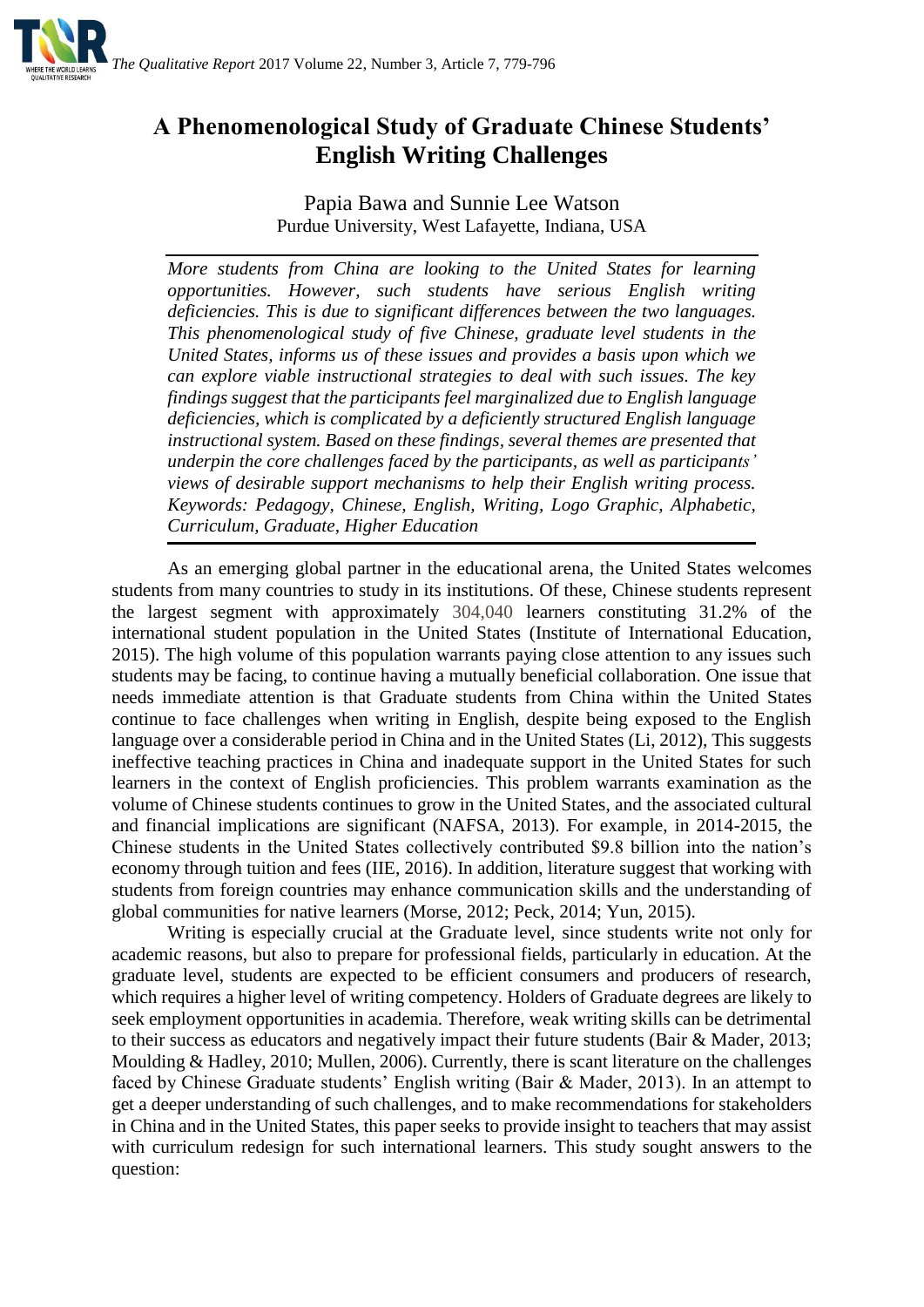*What are the perceptions of Chinese graduate students regarding experiences of writing in the English language?* 

#### **Literature Review**

#### **Language Socialization Theory (LST): Theoretical Frame**

**Overview.** Och's (1989) language socialization theory (LST) states that people learn language through socialization and socialize through language. Thus, language socialization involves simultaneous learning of a language and associated culture. "Many formal and functional features of discourse carry sociocultural information. Part of the meaning of grammatical and conversational structures is sociocultural" (Ochs, 1986, p. 3). This provides much needed insight as to the complexity and difficulty that Chinese learners face with the English language due to the deep cultural differences between them and the native-users.

**LST and Chinese learners.** A learner's learning environment plays a critical part in language acquisitions. A learning environment includes settings, contexts and cultures that shape a learner's knowledge development process (Jonassen & Land, 2012). Ochs (1986) explains "children come to understand lexical items first in terms of their role in particular situational contexts of use and later in terms of properties that generalize across contexts of use" (p. 3). This means that for language competency to occur, learners must have knowledge of both grammar and contexts of use. Additionally, learners must be exposed deeply to the target language's culture. With respect to Chinese learners, even though they may have English lessons in schools from a very young age, the focus is mostly on grammar and not contexts of usage. Most Chinese students have very little exposure to the Western culture during the developmental stages of their English language learning, which takes place mostly in China. This creates a magnitude of cultural differences that impede Chinese students' ability to gain true English competencies, as they are novice learners when it comes to the English language. Since language socialization is critical for language development, the challenges of novice learners are compounded when they do not have access to the culture of the language they seek to learn (Duranti, Ochs, & Schieffelin, 2012).

#### **Chinese and English Writing Systems**

**Usage and structural differences: Scripts/logos vs sounds.** Significant differences exist between English and Chinese languages' writing systems, which are critical in defining the ontology of language learning. Writing systems are foundational to a culture's communication structure and play a key role in acquiring and transferring language. The Chinese language belongs to the logographic systems while the English language is housed in the alphabetical systems (Ager, 2015). The core difference between these systems relates to the characters and scripts used, as well as the internal relationships between them and the ideas they represent. Scripts are primarily classified into logographic (semiotic) and phonetic (sound), based on how they represent language. Logographic relates to "logo" or word plus "graph" or "written sign." English alphabets are sound based, wherein each alphabet represents a specific sound.

Chinese written characters are script and picture (logo) based, wherein each logo/script represents a specific meaning, irrespective of how they are said or pronounced. Both script systems have their unique processing and reading methods. In English, letters represent sound that in turn, converts to meaning. In Chinese, each character of the script simultaneously represents a unit of meaning (morpheme) as well as a syllable. It is this characteristic that allows written Chinese to be pronounced differently in different dialects, and even though these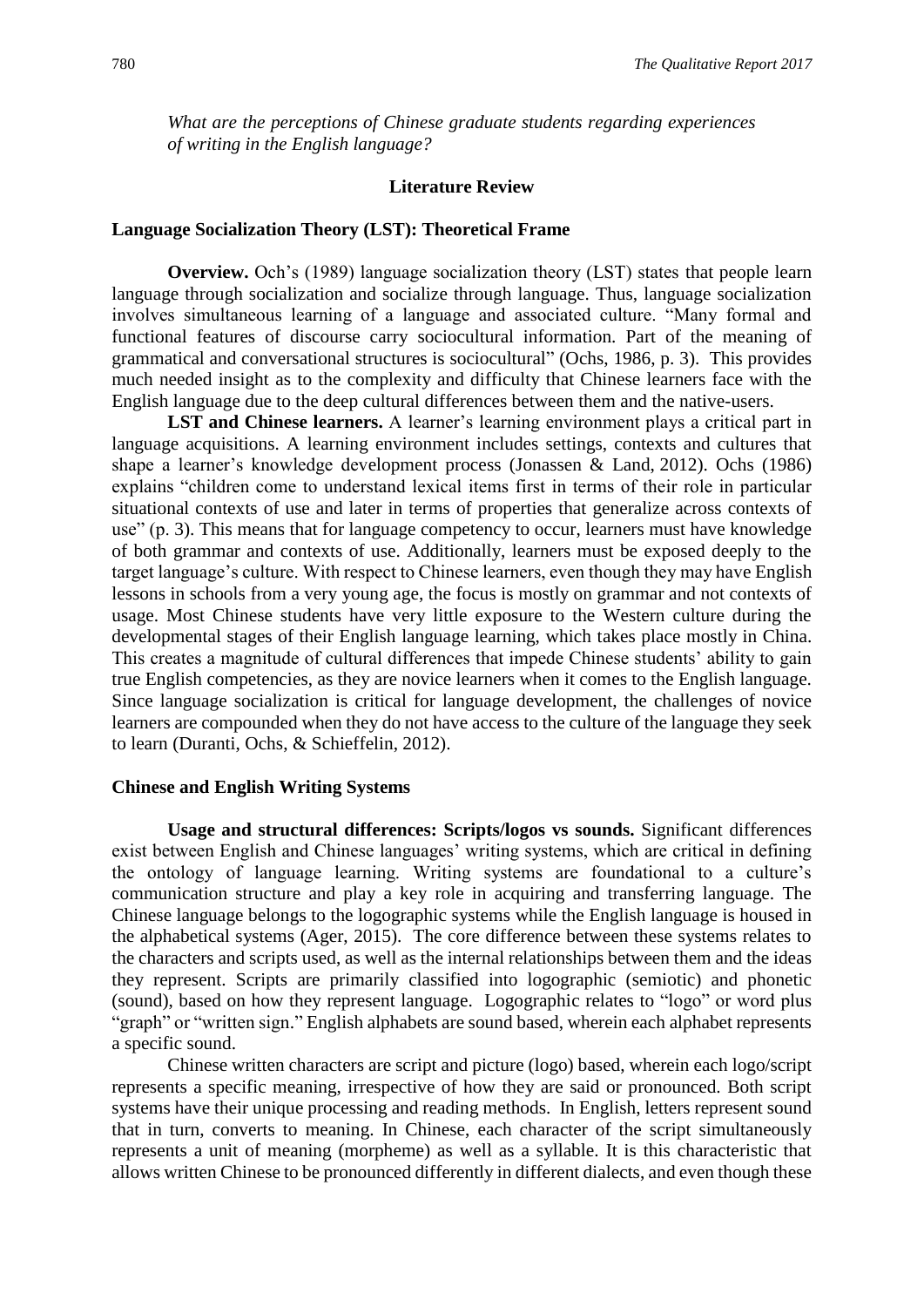dialects can be mutually unintelligible, all Chinese can still share the same language. Such a phenomenon cannot exist in a phonetic (syllable to sound) language like English (Ager, 2015; Sun Liu, Hu, & Liang, 2014; Wang & Goodman, 2014). Khansir (2012) contends, "One of the major problems in the learning of a second language is the interference caused by the structural differences between the native language of the learner and the second language" (p. 1028).

Learning differences. Processing differences between the two writing systems must be considered during any attempt to transfer language skills between the two systems. Native users of English language learn how to translate spelling to sound from childhood. As English language learners grow up, they become more and more proficient in this translation, as they store word recognition patterns that match the spellings from long-term memory. Thus, for proficiency in English usage, the recognition pattern for an alphabetic set of characters representing the script resides within the users' long-term memory, which is not the case with logographic users. Logographic users follow a different pattern of learning their language, which relies on entirely different patterns and sounds (Ng, 2006; Taylor & Park, 2005). When suddenly immersed in a new culture, Chinese learners have significantly less time and fewer resources to make the necessary shift from one pattern to the other.

**Cognitive functioning differences***.* Even though some researchers consider Chinese to be morpho-syllabic or morpho- phonological, in addition to being logographic, phonological assembly or linking phonological units like alphabets into syllables and words, is not possible in Chinese language. Essentially, there are "basic difference in how the writing systems map spoken language – graph to phoneme in one case and graph to syllable in the other" (Peretti, Liu, Fiez, Nelson, Bolger, & Tan, 2007, p. 133). Therefore, language learning requires changing how the brain deciphers and encodes incoming information, which can take a lifetime of practice (Peretti et al., 2007).

Studies on Visual Word Form Area (VWFA) have led to the hypothesis that the human brain's left mid-fusiform cortex plays a significant role in reading and that "years of experience reading native language change the visual expertise of this region to be especially sensitive to the visual form of native language" (Xue, Chen, Jin, & Dong, 2006, p. 1315, Abstract). Thus, cognitive functioning is an essential element of language learning, which is why, to produce words in one language, bilingual speakers must inhibit the schema for word production in the other language. Their long-term proximity and familiarity with their native language requires even greater inhibition when learning a second language. This explains the greater language learning challenges for Chinese learners (Huili, Hongjun, Wenyu, Jian, & Yan, 2009; Wang, Xue, Chen, Xue, & Dong, 2007).

#### **Bilingual Language Acquisition for Chinese Students**

**Language mingling challenges***.* Language is a non-genetic cultural trait and habit, which is why it takes longer to change, since its utility and value is assimilated deeply within the user's consciousness. This makes language literacy a context bound process, reliant on cultural contents, which is why native users of any language have long-term memories of that first language or L1. In turn, this explains why L1 becomes a potential hindrance to the successful acquisition of the second language or L2. Thus, it is exponentially more challenging to acquire competency for a language that belongs to another system, and is as radically different as English is from Chinese, as opposed to different languages within the same writing systems as English and Spanish (Durgunoglu & Verhoeven, 2013).

**Social context of bilingual proficiency***.* Family support and home language environment play a key role in Chinese learners' bilingual language acquisition efforts (Jia, Chen, Kim, Chan, & Jeung, 2014). Many times, non-native language users' families may not use or encourage the use of a foreign language at home. In such conditions, even if children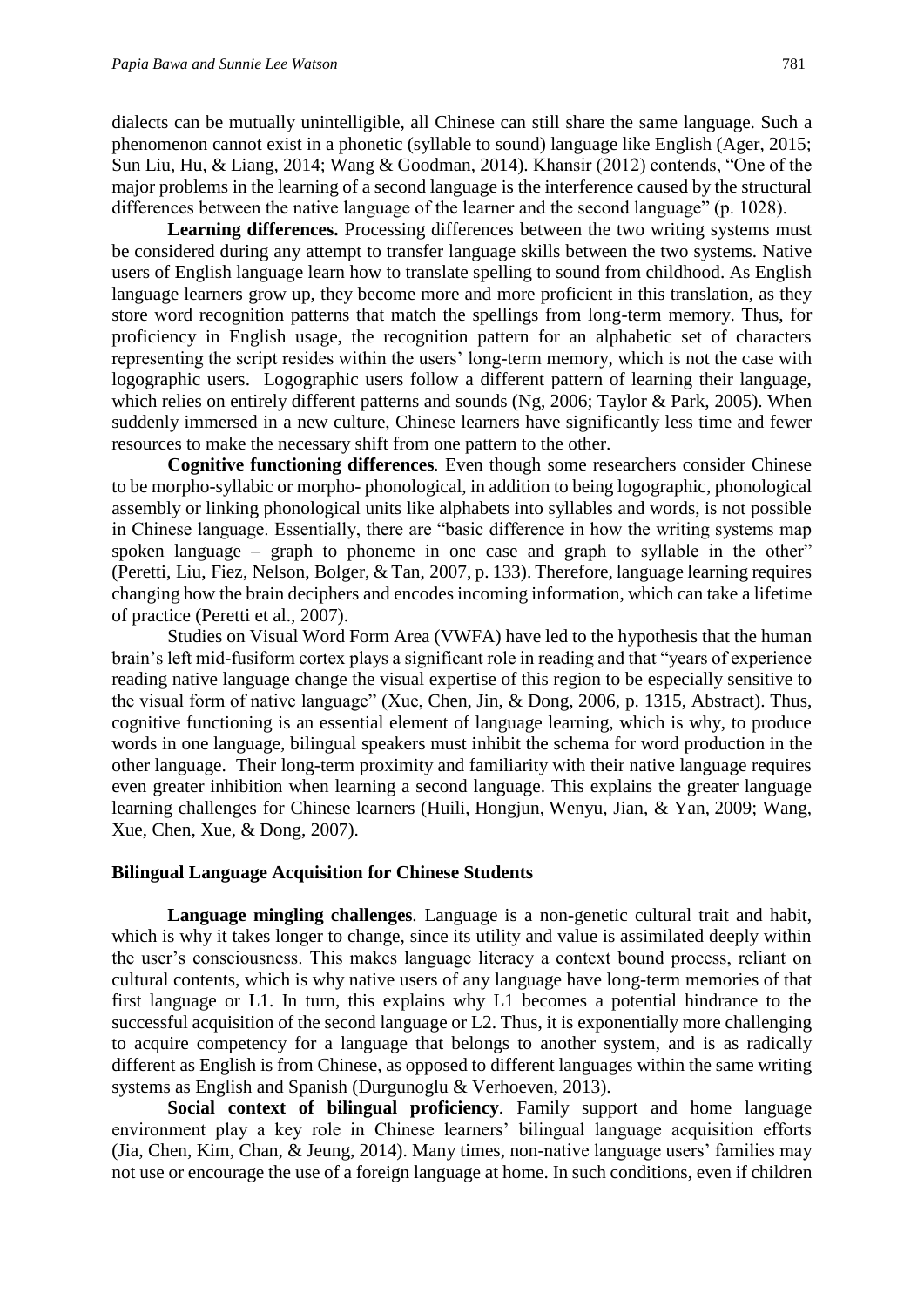learn a foreign language in school, they may not retain that skill for long due to a lack of literacy support at home (Scheele, Leseman, & Mayo, 2009). English language learners (ELL) face serious constraints as they try to fit in with the expected norms of the dominant, Englishfocused academic and social culture. A large part of this relates to their ability or lack thereof, to interact with peers and mentors. For a non-native, assimilating into a community may require long-term immersion (Pliatsikas & Chondrogianni, 2015). In the context of Chinese ELLs, the absence of language-culture synthesis with the foreign culture may mean greater difficulties in acquiring competency.in the foreign language. In addition, such learners who arrive in the United States are expected to display socio-communication skills equivalent to the natives, which they do not possess. This can feel demoralizing.

**Learning environments.** Due to the inherent differences in learning environments, the ways in which native language users decipher and translate foreign languages can create issues of meaning transfer and accountability. This may lead to confusion and gaps in the ELL's ability to express ideas in the way native users do or expect (Quigley, 2009). There are considerable variations between the two countries' teaching and learning styles. Chinese students are accustomed to learning knowledge mainly from teachers' lecture, and out of class activities or homework serve only as agents of revision. In American colleges, there is a greater emphasis on constructivist learning, and lectures given by the professor may serve merely as guidance. Additionally, most high schools in China do not train students on writing academically, since that is not tested in national college entrance exams. The focus is mainly on rote memorization of information and grammar. Thus, students from China may lack in academic writing skills, including familiarity with the significance of citations or how to cite properly (Chou, 2010). This may have several negative repercussions, including loss of academic standing and even expulsion. Using information from a report published by WholeRen and its representative, Kutner (2015) suggests that during 2013-2014, 8000 Chinese students were expelled for low academic performance or dishonesty. This could be attributed to the fact that Chinese school teachers seldom mention the seriousness of plagiarizing other people's work, and instead encourage students to memorize what famous philosophers or scholars have said and cite them directly in the compositions. This omission underlies Chinese culture in which memorizing works of good role models is highly valued (Chou, 2010).

**Policy impacts***.* The language policies of regional and national authorities could determine the fate of native language learners. Typically, if a country follows a policy of language segregation, it can become difficult for learners to develop cross-language skills. An example could be the policy of the Chinese authorities to control English language speaking, which is detrimental to the true skill acquisitions of English language learning. English courses in China mostly use the traditional grammar-translation approach that facilitates higher scores, but not necessarily corresponding higher skills in learners (Li, 2010). When students from this kind of an academic background come to dominantly English speaking countries, they are faced with challenges of critical thinking and communicating at a higher cognitive level when using English.

Additionally, socio-cultural and political factors play a crucial role in the English language development of such learners. For instance, despite efforts to push English language learning for its citizens, the Chinese government is trading quantity for quality. The "Gaokao System" of English training in China focuses solely on preparing students for test taking, which does not prepare students for real applications of the language in communications (Li, 2012; Wong, 2015). Zhao (2014) blames the authoritarian nature of Chinese education for a majority of issues with students' lack of applicable knowledge. "Such an education system, while being an effective machine to instill what the government wants students to learn, is incapable of supporting individual strengths, cultivating a diversity of talents, and fostering the capacity and confidence to create" (Zhao, 2014, p. 9).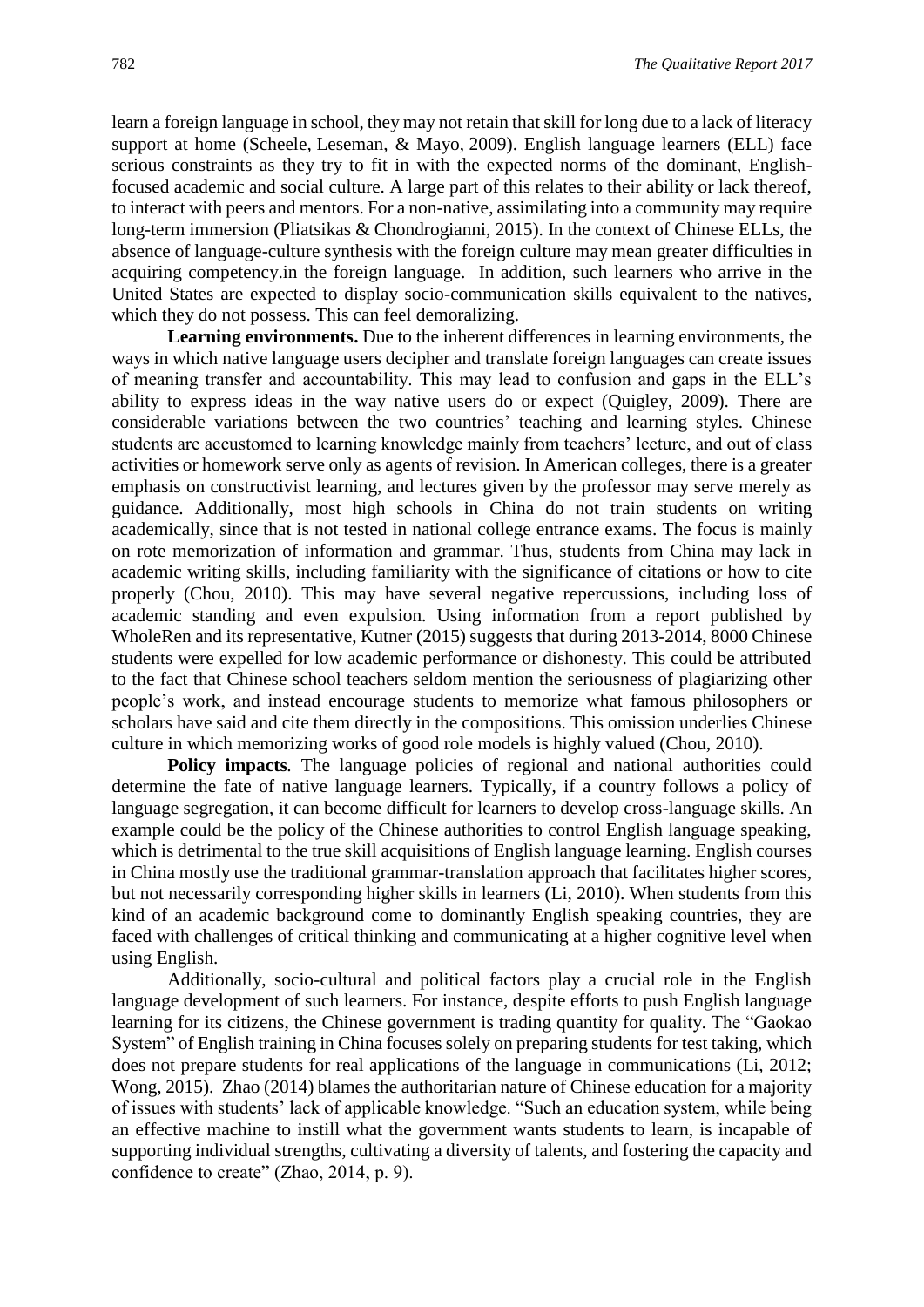#### **Methodology and Methods**

#### **Hermeneutic Phenomenology as Methodology**

Phenomenology focuses on gaining an understanding of social, cultural and psychological phenomena from the perspectives of people involved, including careful and thorough data gathering on how people perceive something, describe it, feel about it, judge it, remember it, and have conversations about it with others (Creswell, 2014; Patton, 2015; Percy, Kostere, & Kostere, 2015). Thus, phenomenology was most suitable for this study, as it examined the lived experiences and perceptions of Chinese graduate students regarding the phenomenon of writing in English. Following a Hermeneutic approach to frame the research design, the findings emanated from the researchers' interpretation of the participants' stories about their relations to and perceptions of the world around them in the context of the study's focus. Even though there are no fixed set of rules for a Hermeneutic approach, several suggested techniques such as in-person interviewing, rigorous reading, reflecting and interpreting text for codifying, the use of anecdotal narrative for creating a hybrid text to provide justice to the life world stories of the participants, and researcher reflexivity were used (Ajjawi & Higgs, 2007; Kafle, 2013; Langdridge, 2007; Sloan & Bowe, 2014; van Manen, 2007).

#### **Participants**

Selection was made from a Midwestern four-year college, with a high volume of Chinese students. After receiving approval from the institution's IRB authorities, five graduate level students from China were selected as final participants, using purposeful sampling to identify those with special knowledge, experience and interest in the phenomenon being studied (Ajjawi & Higgs, 2007; Creswell & Plano Clark, 2011; Patton, 2015). These participants have been in the United States for more than three years, but have been engaged in learning English from school level in China. Initially, twelve prospective participants were asked to complete a short online survey, using a 12 multiple-choice question set, pertaining to demographic information (age, education level, country of origin, time spent in the United States). The final five participants were selected based on their time spent in the United States, country of origin and graduation level.

#### **Data Gathering and Analysis**

Data sources were one-hour, semi-structured interviews, and participants' writing samples/written tasks that served as examples of the writing quality, which was essential to the study's intent. Interview questions provided insights into the core research question, as well as elicited maximum information from the participants on background, perception, feelings and knowledge about the phenomenon (Jacob & Furgerson, 2012). The interviews were recorded and transcribed, verbatim. The interview transcripts analysis drew from Saldana's (2009) recommendations for coding that includes reduction, summarizing, distilling and/or condensing data. Thus, transcripts were first examined with an eye on critical elements relatable to the RQs, then codified.

#### **Trustworthiness**

Steps were taken to ensure that the findings were accurate from the standpoints of both the researchers and the participants. This was done using deep reflexivity and discussing biases,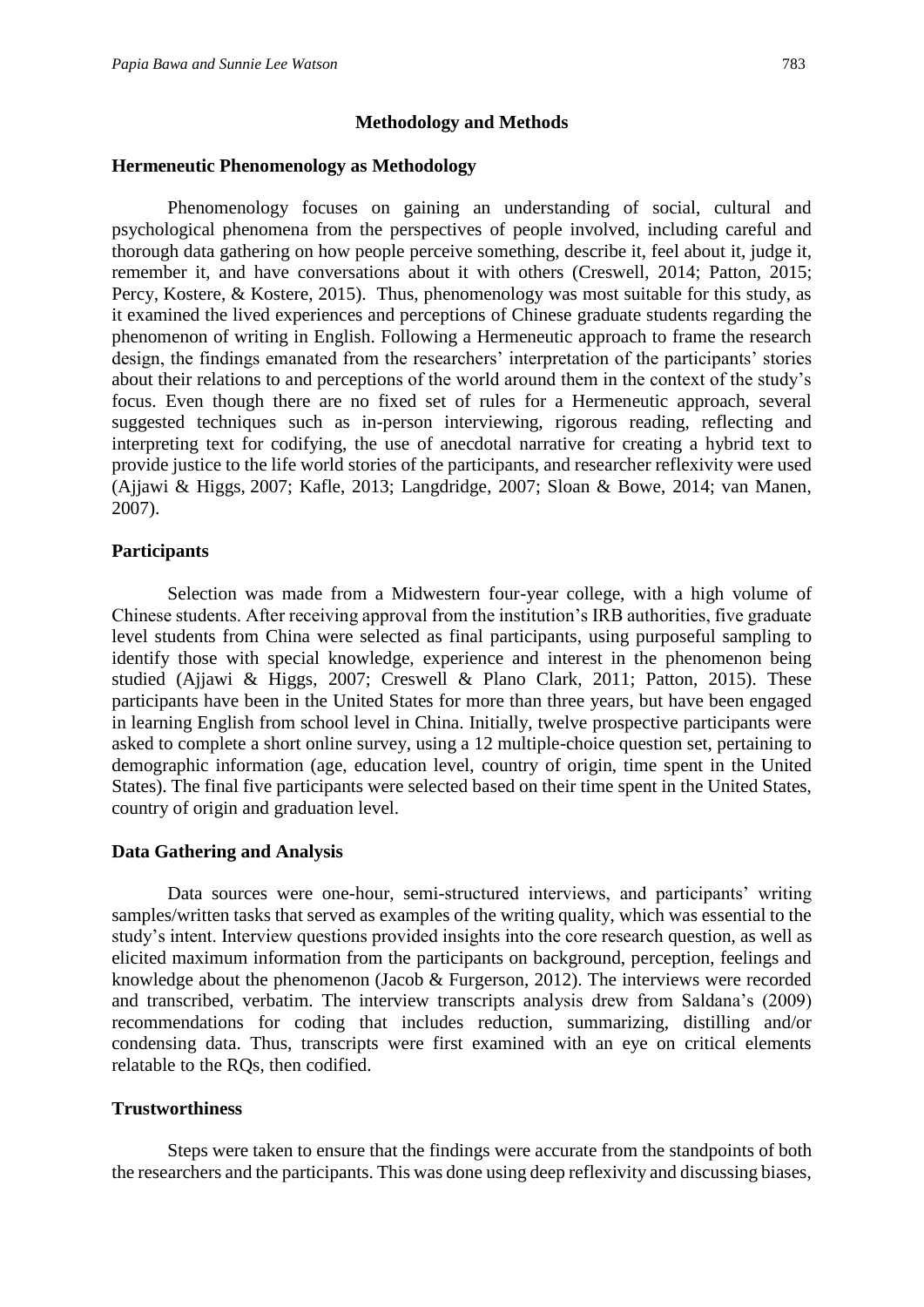rigorous interview transcript coding process, and participant confirmations of analyzed text (Creswell, 2014; Rolfe, 2006). In addition, Interrater reliability for coding was established by having two coders code separately, and then matching the codes. Member Checking was done by sending the raw transcripts and analysis script to the participants for verification. Face and content validity of surveys was done via pilot testing using three students. Interview protocols were pilot tested using two students for interview questions. Imaginative variation was achieved by including rich, thick descriptions, and sharing examples, using quotations from the data, and establishing rapport wherever possible (Burnard, Gill, Stewart, Treasure, & Chadwick, 2008; Lin, 2013; Slone, 2009; van Manen, 2007). Additionally, to retain the authenticity of the writings and exemplify the degree of competency issues, verbatim quotes from the transcripts, with no changes made to correct the issues, have been used.

#### **Researcher Positionality**

Phenomenology demands the application of both subjective and objective/critical lenses, as well as researcher subjectivity (Lin, 2013). In this context, the authors are deeply empathetic towards the target population, having personally experienced English language learning as non-native users. As a professor of English Language and Composition, the first author has the privilege of teaching large number of students from China. Her close association with them over a considerable period did shape some of the concerns and questions regarding the support mechanisms and pedagogical approaches that are being used in the United States and China today.

#### **Findings**

The findings answered the research question: What are the perceptions of Chinese graduate students regarding experiences of writing in the English language? No evidence was found to support the widely-held belief that immersion in a culture increases language competencies, in particular writing skills. To the contrary, it was evident that despite being immersed in the United States culture for three years or more, participants still had serious writing issues, as was evident from their writing samples and confessions within the interviews. The results of the text analysis are given below, using pseudonyms to protect confidentiality.

#### **The Lure and the Catch**

Several of the participants revealed how they or their families were enticed by the "American lure" that encouraged them to come to the United States. For example, Harry mentioned, "When I was doing my bachelor degree, I was thinking about… if I can just go to America to see what the first powerful country in this world is like," and Sam disclosed similar feelings, "I think America is very diverse, so I like the diversity." All participants' families encouraged them to study in the United States. However, the "catch" to such a lure was that when within the United States, some of the realities did not live up to their expectations, leading to negative experiences, feelings of discomfort, and inferiority complexes. The participants' initial worldview of the United States led to disappointments in several ways, since they had not accounted for the kind of difficulties they could face due to the language barriers.

Chelsea confessed to her high levels of discomfort when interacting with her American peers in high school, as she was unable to figure out if they were making fun of her heritage, were being sarcastic, or were seriously interested. "I have really difficulty to like really understand how people express their feelings Yes, yes especially if dragons were a joke or sarcastic something like that." Harry had issues communicating with his peers in class because,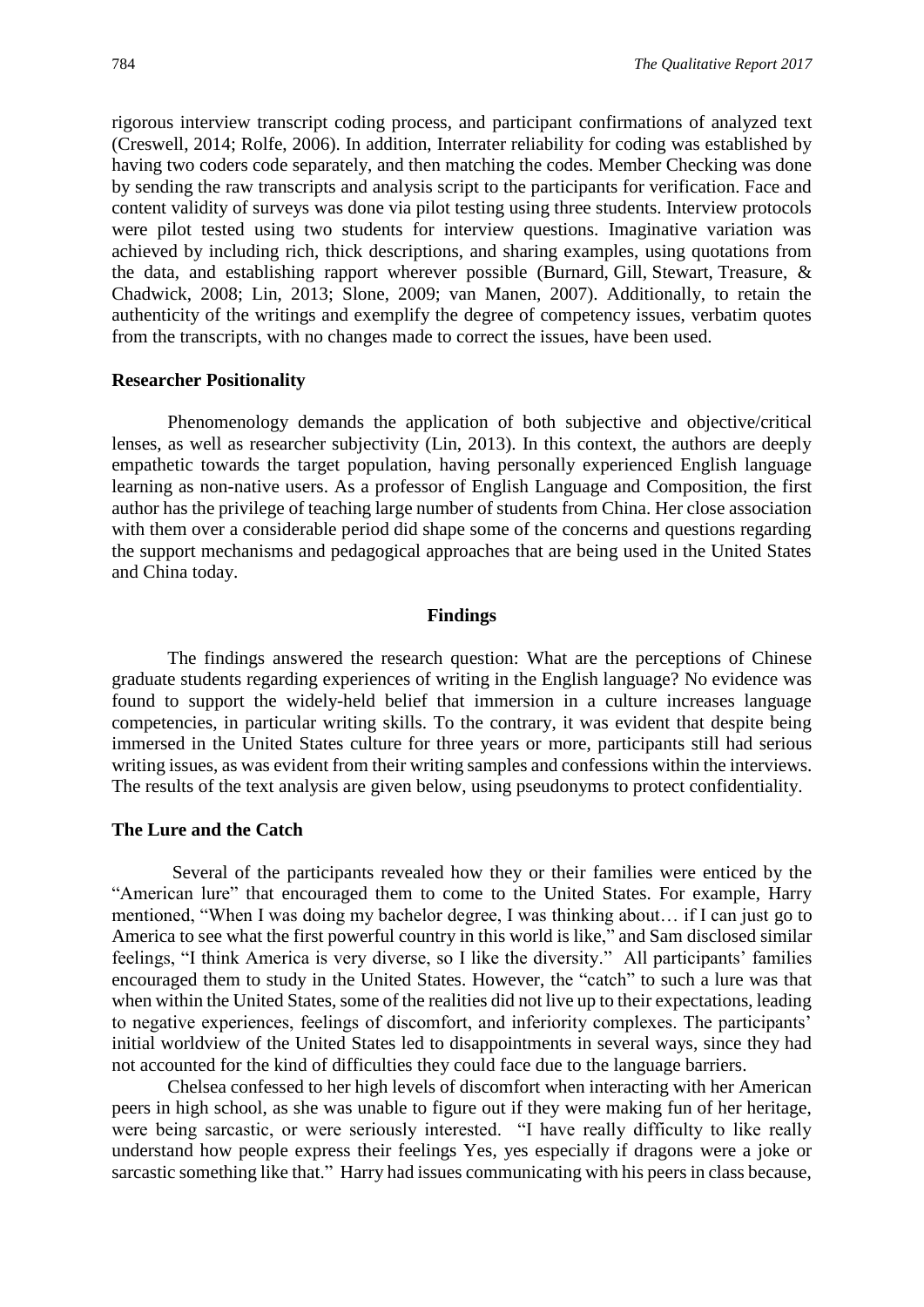"All of my classmates are English native speakers, so I sometimes feel difficult talking with them… they don't speak like standard English and also because they may speak very fast and use different words which I never learn before, so this make some difficulties for me." Dana expressed similar frustrations, "sometimes I don't know other people's feeling. Uh, I feel it is, like other people don't understand me…. so… in America, lots of people don't understand Chinese." Galetcaia's (2014) study on ELLs infers similar findings in that participants developed a "wide range of inferiority complexes, thereby diminishing the learner's confidence." (p. 4274), and their "sense of self was diminished by not being able to express adequately their thoughts and feelings" (p. 4273).

#### **Magnified Level of Confusion and Resultant Learning Challenges**

 The conversations suggested that considerable confusion may emanate from the inherent differences between the Chinese and English languages, perceived in language structure, grammar rules, vocabulary confusions, and denotation-connotation complexities. Chinese students have a tough time making sense of English grammar rules, as nothing comparable exists in their native language. Chelsea made several observations supporting this. "We usually don't use clause. We have little expressions like "which." We usually have a long adjective out of descriptive words before the noun. We do not usually say comma, "which is," "who is." For her, this is extremely challenging as, "it is a difficult transition for me, to in my mind, translate it from Chinese." Sam expressed something very similar, "Spanish is very similar to English. So, for those people it's easy to become English, but for us everything is different. We have to forget Chinese first, then we can speak English. So, it's right. It's a totally different language." Lena provided an interesting outlier in that she believed "English language have rule, very clear, Chinese rule isn't clear." However, Lena's difficulty stemmed from the vast difference in the volume and texture of the vocabularies. "Understanding Chinese is easier if you know the history behind the picture. If you know China vocabulary, 3000, you can read article in newspaper, you can write, but in English vocabulary is more, more, more."

#### **Self-Propelled Stereotyping Leads to Lower Self-Esteem and Self-Efficacy**

This is manifested in the way native or non-Chinese writers and reviewers may view how Chinese writers write in English language. In stereotyping, people assimilate their impressions of targeted individuals to form an impression about the group to which the targeted individual may belong (Rothart & Lewis, 2006). Chinese ELLs may also be subjected to this as they are constantly, and sometimes painfully, aware that when people read their writing, they treat it as inferior, because they may suspect that it was written by a Chinese writer. This is self-propelled stereotyping that can manifest itself in lessened zeal to do better. Several of the participants provided poignant expressions of this. For example, Chelsea stated, "But sometimes I am not very confident when thinking about… oh… The one who is reading my article is thinking I'm a Chinese and this has a whole lot of errors and this doesn't make any sense," and how that "kind of blocks me from really wanting to express something." In a similar vein, Sam explained, "I want to write like a native speaker you know. It's very important for me. I don't want people to see my paper and they "Oh this is-- it must be like a non-English speaker write this."

#### **Challenge of Cognitive Reconditioning**

As discussed in the literature review section, the tenets of Language Socialization Theory indicate that language learning during the formative years can create long-term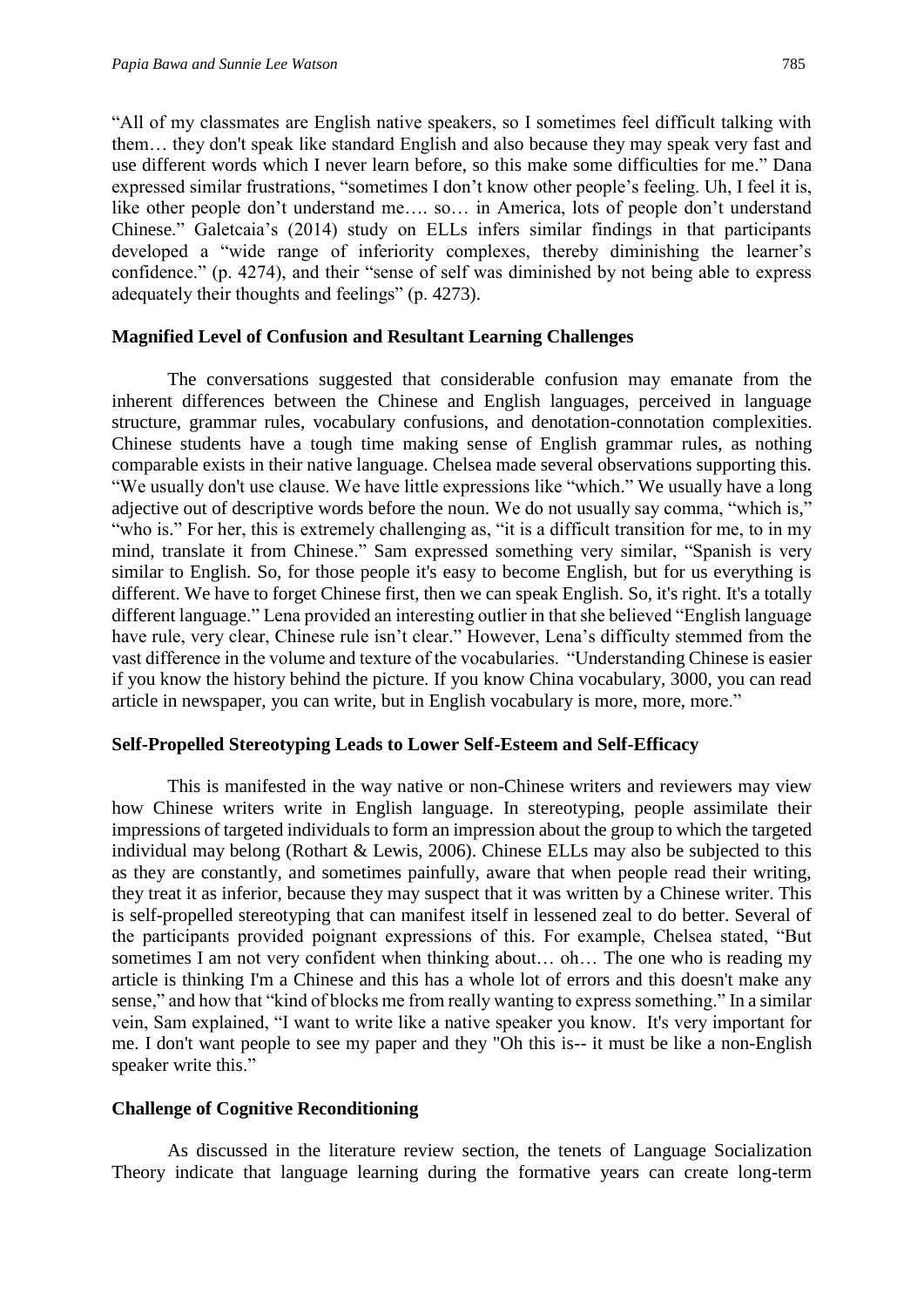memories, which may hinder rewiring of language concepts or reconditioning. All participants admitted that they began learning English as early as in third grade. Yet, the way in which they learned English in China during their foundational years may have contributed to their English writing challenges. Since native users of English use grammar to decipher a combination of thoughts into their respective combinations of words, it is necessary to have knowledge of not only grammar, but also how to use that to translate thoughts into words. "Grammar is Nature's substitute for telepathy; for it to function properly, though, we have to pick a particular codebook and stick with it" (Yang, 2006, p. 94). In the case of the participants, learning grammar at an early age was not enough to develop writing competencies, because their formative training did not prepare them to apply that grammar knowledge to recode their Chinese codebook. Participants indicated that even though they learned had grammar, it was focused entirely on providing a rote-for-test skill, and not actual implementation or application of that knowledge. This was also substantiated by the pre- and post-written tasks submitted. For example, it was interesting to see that although Harry was able to complete all identification-of-grammar-error questions with a hundred percent accuracy, he had more than ninety percent grammar and structural errors in his four-paragraph essay! Similar issues were found in varying degrees in all participant essays. Please see Appendix A for writing samples.

Harry commented on the different approaches to writing between the languages. "In China, we need to use some adjective words before you can really express your ideas. So I think English writing here is more direct and in Chinese, we always want the readers to feel what we want to express." Sam expressed similar feelings, "even like a word choice, for me it's so hard because for you guys you know -- okay these two words are different, what -- why it would be different, right? But for me they mean the same thing you know" This suggests the existence of a critical issue with their current learning process. "Grammar cannot simply be a list of sentences we have previously memorized—Rather, the grammar must be a compact device that encodes the regularities of how sentences are formed in our language, one that we can use to create and understand new sentences" (Yang, 2006, pp. 95-96).

#### **Support Mechanisms**

**Feedback.** A key focus of the study was to examine perceptions of support mechanisms that participants believe are essential to facilitate Chinese students' English writing process. All participants agreed that feedback is vital to their language acquisition process. For example, Chelsea complained about some professors not giving any feedback, "My adviser gave me some feedback on my writing with papers that we were going to submit for conferences and publication, but for other like course papers I didn't receive anything about my writing. I don't know where it went." For Chelsea, being treated like this was a problem, because it prevented her from gaining the competencies she desired. Participants unanimously indicated that the scope of such feedback should be intensive and inclusive of grammar, critical thinking, structure and vocabulary. Participants also agreed that simply pointing out grammar errors is not enough. Having several iterations of the same writing piece was the favorite feedback choice.

**Help with self-efficacy***.* The dialogues also suggested that teachers' desire and compulsion to accommodate ELL students can backfire, depending on the level of control teachers may exert on the students' learning process. For example, Chelsea mentioned how some of the professors would give grace points or overlook English errors, and though she appreciated this, she was more comfortable with being told how her work could improve. All participants expressed the desire to become as competent as native English users, which is why they were looking for interventions that went beyond conventional methods and attitudes of hands-free or total control kind of teaching.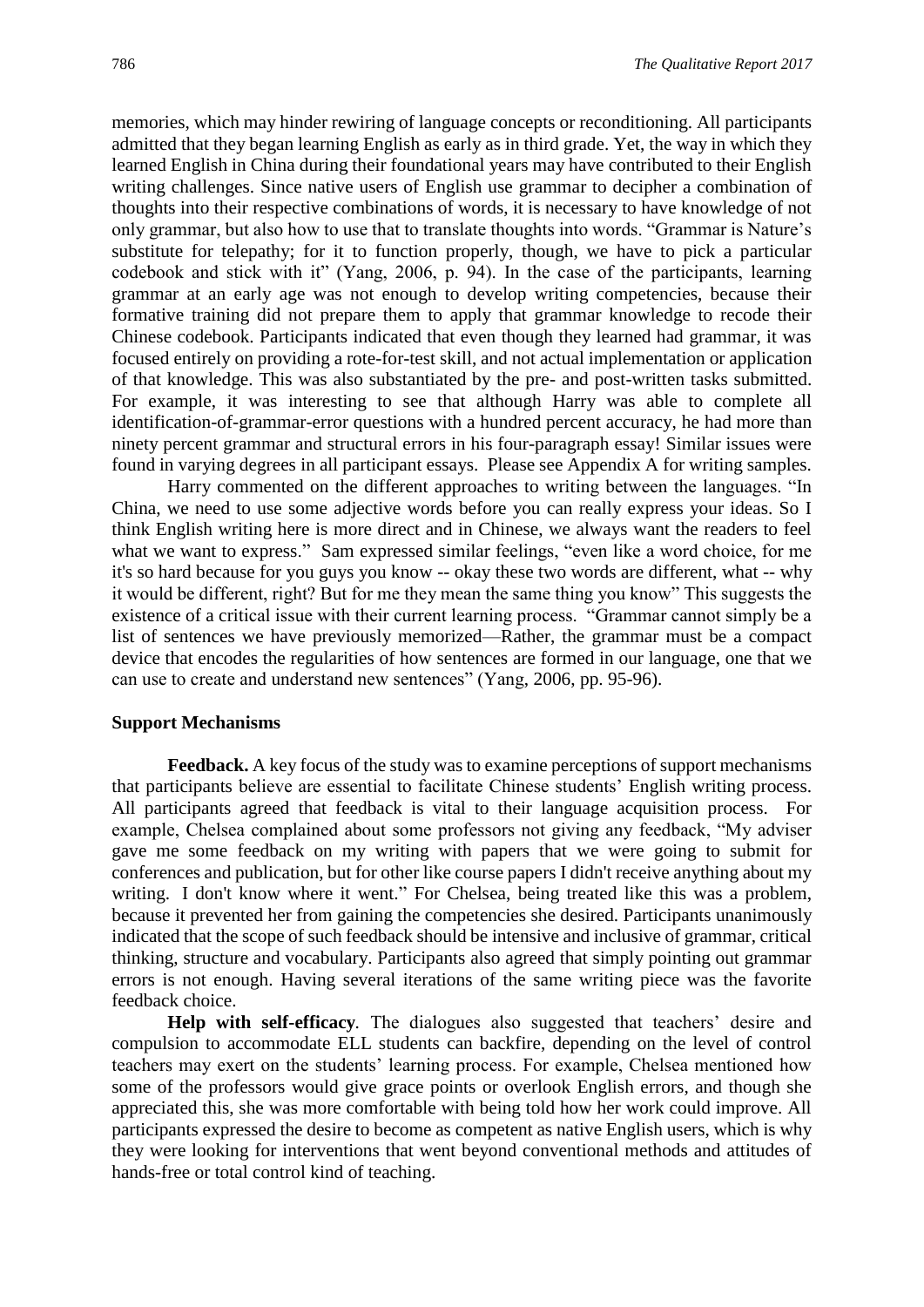**Customized learning support***.* In response to the question regarding what supports, other than feedback, would be desirable, a recurring theme was customization of support. Chelsea visualized how a "learning camp" like environment would be very helpful, wherein Chinese and non-Chinese students could congregate and participate in socially charged learning activities, and be supported by "instructors who are hanging around with us and trying to connect the different activities to like some core elements in language so that I can have a more international feeling of how this language is going on." All camp members could be contributors to provide innovative ways to help one another learn. Sam supported that vison by suggesting that we create customized learning solutions for Chinese students. Additionally, participants listed several other desirable support items related to technology, personal interfacing and creative pedagogy as preferred support mechanism other than or along with feedback. After interpreting and analyzing the responses, six themes emerged from the recommendations, as displayed in Tables 1 and 2 below.

| <b>Reading</b>            | Learners engage in intensive reading, alone and in groups;<br>academic and non-academic materials                                                                                                                     |
|---------------------------|-----------------------------------------------------------------------------------------------------------------------------------------------------------------------------------------------------------------------|
| "Artifacting"             | Learners engage in creative ways to share knowledge like creating<br>multi-media artifacts; example: create a video based<br>on<br>understanding of a topic; combine audio-visual materials; create<br>learning games |
| <b>Writing Practicing</b> | Learners engage in writing practices and share with peers. Engage<br>in creative, non-academic as well as formal writing                                                                                              |
| Learners as               | Learners act as conscious contributors and support others through                                                                                                                                                     |
| <b>Contributors</b>       | shareware; share resources like useful websites (e.g., Hemingway                                                                                                                                                      |
|                           | Editor), learning experiences                                                                                                                                                                                         |
| <b>Instructors as</b>     | Instructors provide ongoing feedback; detailed, one on one                                                                                                                                                            |
| <b>Contributors</b>       | whenever possible, as part of their teaching responsibilities, as well                                                                                                                                                |
|                           | as volunteering for it; give learners plenty of options to practice                                                                                                                                                   |
|                           | non-academic, informal, creative writing                                                                                                                                                                              |
| <b>Self-Efficacy and</b>  | Learners are self-determined and engage in self-learning, while                                                                                                                                                       |
| <b>Social Learning</b>    | using the social support                                                                                                                                                                                              |
| blend                     |                                                                                                                                                                                                                       |

Table 1.*Customized Learning Camp Themes*

Table 2. *Innovative Support Transcript Samples*

| <b>Transcript Sample</b>                                               | <b>Theme</b>    |
|------------------------------------------------------------------------|-----------------|
| Harry: Because I have to read many articles from the readings, I can   | Intensive       |
| learn something. I don't know I just feel that if I read more of those | reading,        |
| original articles I can write more fluently                            | Articles (in    |
|                                                                        | course, outside |
|                                                                        | course?)        |
| Harry: "I think I just maybe someone can make a plan considering my    | Customized and  |
| personal backgrounds for my English so they can make plan to improve   | planned support |
| that aspect"                                                           |                 |
| Harry: Q: Do you learn better with the graphics, videos, audio, just   | Creative        |
| reading or a combination of all of this?                               | interactions    |
|                                                                        |                 |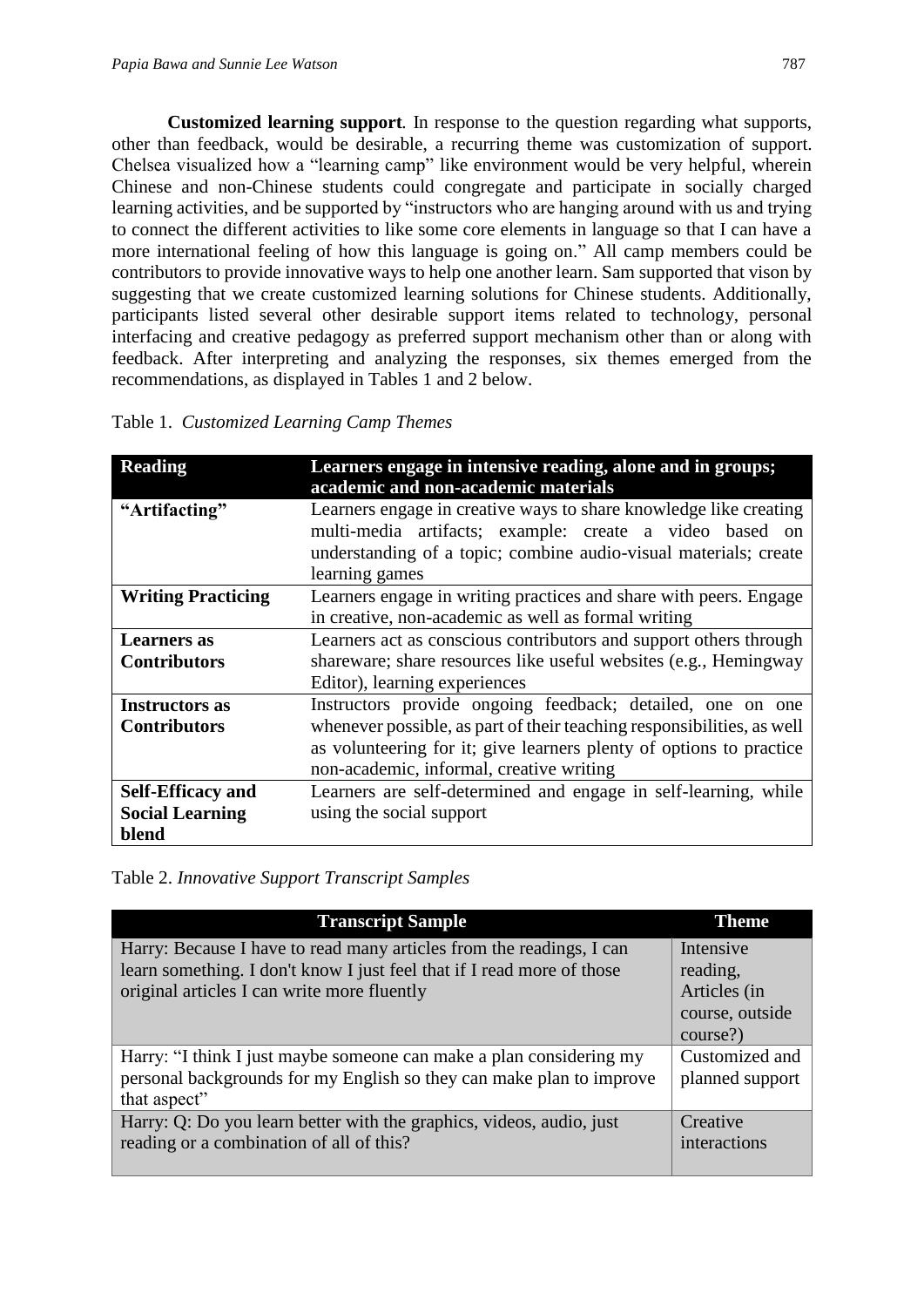| "I think combination"                                                                                                                                                                                                                                                                                                                                                                                                                                                                                                                                                                                            |                                                                                                               |
|------------------------------------------------------------------------------------------------------------------------------------------------------------------------------------------------------------------------------------------------------------------------------------------------------------------------------------------------------------------------------------------------------------------------------------------------------------------------------------------------------------------------------------------------------------------------------------------------------------------|---------------------------------------------------------------------------------------------------------------|
| Chelsea: I could also like create something or create a video based on<br>my understanding of a topic, or we can come up with games and we<br>create our own games, knowing how to use language using it to clearly<br>express rules and make completely sense to all of us.                                                                                                                                                                                                                                                                                                                                     |                                                                                                               |
| Lena: "I talk to my friend He told me, when he was in graduate<br>school, they wrote journal every week. I think maybe it's a good way to<br>do it. So maybe I will start it. When I write a book I'm interested in, so I<br>won't care what's all the vocabulary or all the grammar or the lot of<br>stuff they use. It's just a cool story.                                                                                                                                                                                                                                                                    | Practice writing<br>in formal and<br>informal<br>settings                                                     |
| Sam: I'll say, to write more, do more practice I mean when I write a<br>paper, got a paper to draft it down I have to talk to my friends and I<br>show them the draft and let them do the revision stuff                                                                                                                                                                                                                                                                                                                                                                                                         |                                                                                                               |
| Chelsea: So, with writing, of course I cannot only learn writing just by<br>writing. I have to also talk to people, and read something and watch<br>movies that kind of give me a feeling of how this language flows so that<br>I can re-organize and restructure the expression. So, yes. I cannot say I<br>want to learn writing English and I only write papers and get feedback.<br>It is just like too rigid a not flexible                                                                                                                                                                                 |                                                                                                               |
| Chelsea: I think I'd like to go camping. So, in a camp we can talk to<br>people, we can play games and we can watch movies and do writings<br>even like making poems using that language and there are instructors<br>who are hanging around with us and trying to connect the different<br>activities to like some core elements in language or something like that,<br>so that I can have a more international feeling of how this language is<br>going on                                                                                                                                                     | Interacting with<br>other persons;<br>one on one<br>feedback;<br>learning<br>through<br>socialized<br>camping |
| I am thinking about my role as a communicator in that situation, so the<br>interactions between me and the other fellows in that camp with the<br>instructors can be like a kind of contribution. I could also like create<br>something or create a video based on my understanding of a topic, or we<br>can come up with games and we create our own games, knowing how to<br>use language using it to clearly express rules and make completely sense<br>to all of us. We can also make songs or something. As long as you are<br>one part of one component of that community you can contribute<br>something. |                                                                                                               |
| Dana: Sometimes you face this challenge, have many problems,<br>sometimes you want to give up (laugh) yea, yea, but I don't want to give<br>up, because it's a long time life, you know, if you give up, like, you can<br>blow up future                                                                                                                                                                                                                                                                                                                                                                         | Self-<br>determination;<br>Learners doing<br>self-studies                                                     |
| Harry: I think writing improving writing is still a process. I can be<br>very worried about it I just need to be patient about improving it and<br>also just have some free resources for help. If I want to hire someone I<br>need to pay them but it's still quite a lot of money Now I also use                                                                                                                                                                                                                                                                                                               | Free resources:<br>websites,<br>Voluntary<br>organizations,                                                   |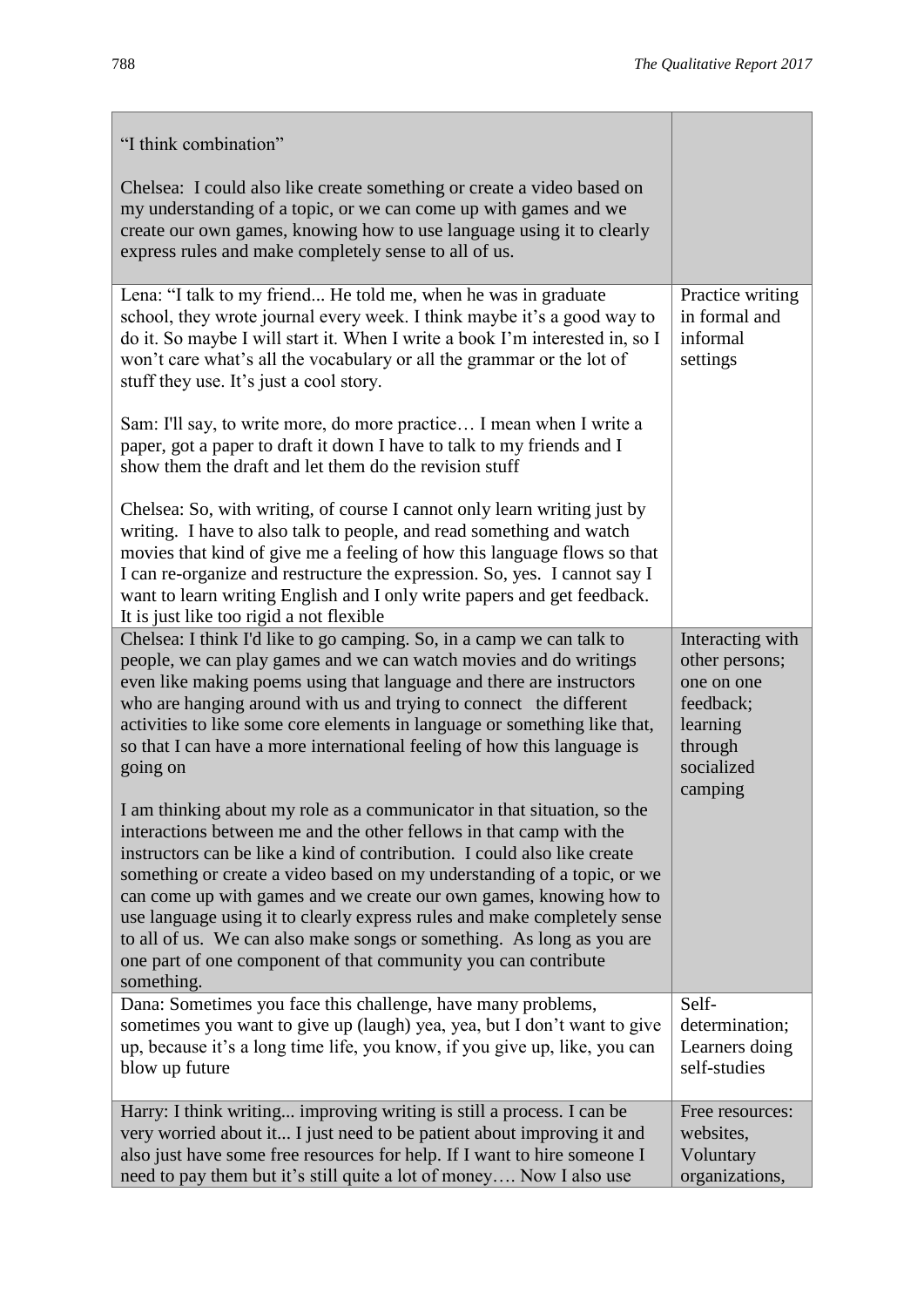| some you know the websites to work on my articles Various websites       | teacher  |  |
|--------------------------------------------------------------------------|----------|--|
| like the Hemingway, it's about just upload your paper to the website and | feedback |  |
| they will give you very simple correction but it's a very simple way.    |          |  |
| They will only check some grammar mistakes and some words. So I will     |          |  |
| use those websites                                                       |          |  |
|                                                                          |          |  |
| Dana: I went to a local Adult Resource AcademyRead articles online,      |          |  |
| watches ABC news, attends college to learn Business vocabulary, uses     |          |  |
| Wiki sources                                                             |          |  |

#### **Discussion**

It has long been suggested that exposure to a foreign language is required to gain proficiency including one to three years of English socialization to give ELLs the social language level of their peers, which they can then use to enhance their academic language competencies (Cummins, 2008; Duff, 2007; Jong & Howard, 2009; Kristmanson & Dicks, 2014; Pacific Policy Research Center, 2010). However, the study clearly contradicts this and shows that despite being immersed in the native culture and socializing with natives over a substantial period of three years or more, participating Chinese graduate students failed to develop the competencies as predicted by literature. As indicated by the findings, participants shared what challenges they faced as Graduate students engaged in English writing activities. They also shared several instructional approaches that they believed would help mitigate such challenges and facilitate their English writing process. The data suggest the need for a fresh approach. Participant statements suggest a need for a globally infused pedagogical approach to teaching English to Chinese learners that includes the following two recommendations: Detailed feedback and alternate teaching techniques.

- 1. **Rethinking feedback techniques**. The participants unanimously agreed that feedback is the most important intervention that they need to improve their competencies. However, they also unanimously perceived that certain feedback techniques are less effective for their English writing competency needs. Thus, instead of focusing only on one kind of feedback, teachers must attempt to fuse several feedback styles. Corrective and peripheral or constructivist feedback (pointing grammar errors, providing outside resources, not in-depth, focused on leaners' self-learning process) is far less valuable if not married to intensive feedback (close reading, critical thinking, providing different iterations, one-onone tutoring). Although literature supports the value of each of these styles (Bitchener & Knoch, 2009; Jiang & Xiao, 2014; Jordan, Carlile, & Stack, 2008; Nicol, Thomson, & Breslin, 2013; Nicol & Macfarlane‐Dick, 2007; Shao, 2015; Varnosfadrani, & Basturkmen, 2009), as participants indicated, a singular approach is less desirable in the context of Chinese learners' English writing process.
- 2. **Alternate teaching techniques**. Additionally, the data suggests some other ways that teachers may revamp their teaching techniques when it comes to helping Chinese students with English writing. This could include being available for more one on one time, encouraging more peer to peer interaction, perhaps organizing learning camps, and encourage the students towards selfefficacy instead of merely accommodating them with grace points and extra time to complete work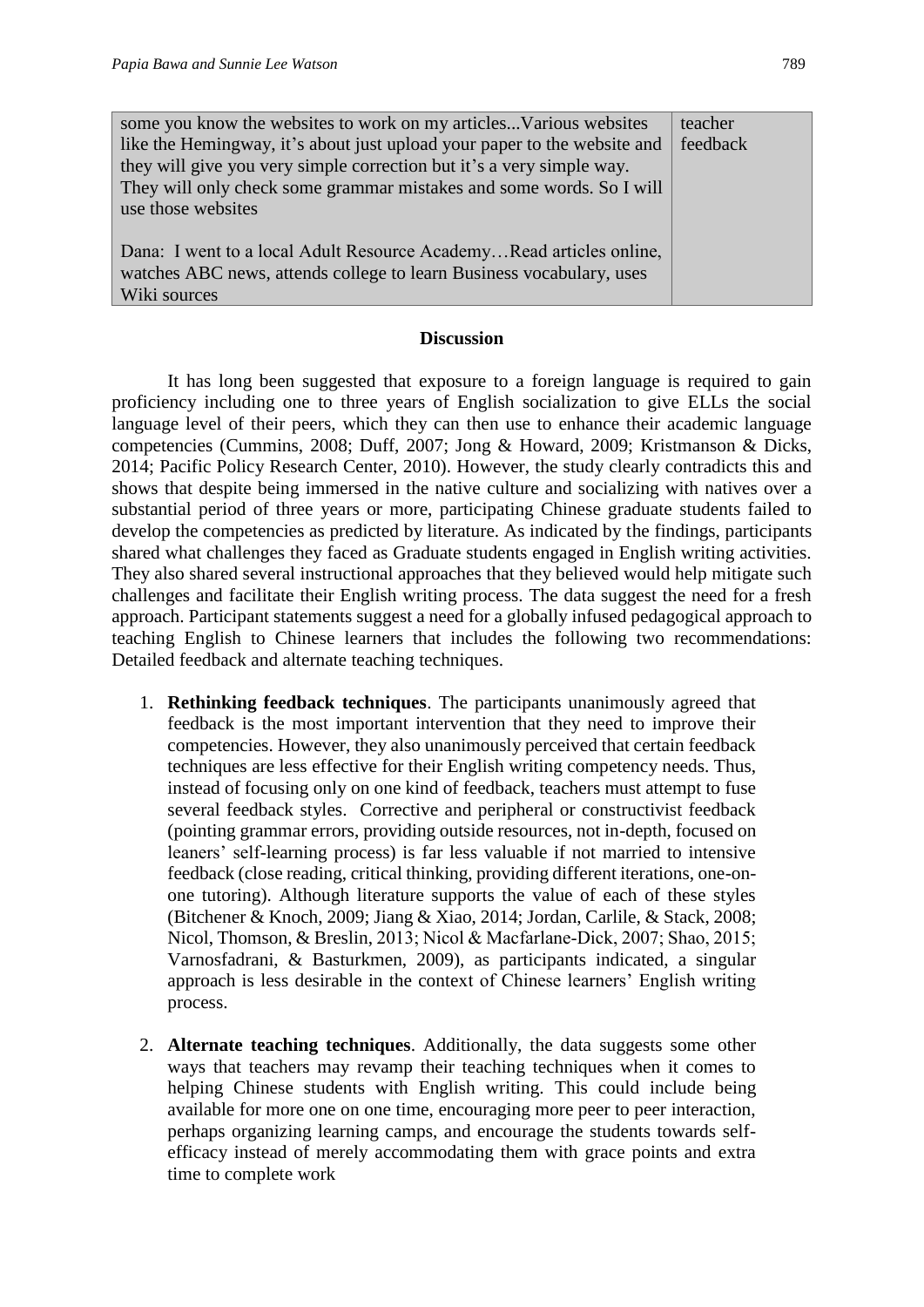#### **Limitations**

Despite promising and revealing findings, the study has limitations in the scope of inquiry in that it only focuses on Graduate level students. We believe that more research needs to be done using Undergraduate students as well as faculty who teach Chinese students and faculty who are from Chinese backgrounds with similar issues. Having such data will provide a deeper and more comprehensive understanding of the issues surrounding English proficiencies in the context of Chinese students. It would also be beneficial to develop and investigate the effectiveness of technology based initiatives that may provide meaningful learning support to Chinese students in bilingual competencies.

#### **Conclusion**

As the participants revealed in the interviews, they went through a rigorous English language learning process, from the third grade in China, through high school and then undergraduate college in the United States. Yet, they did not gain the desired or predicted competencies and continued to have unique issues. Based on the findings and discussions, it is clear participants want comprehensive feedback and alternate teaching techniques. Since Chinese education systems do not provide evidence-based learner-centered techniques, it falls on the United States education system to provide alternatives, if it is to continue to admit Chinese learners into its education system. Participants in this study recommend that learners are given opportunities to engage in creative, non-academic as well as formal writing, and share their experiences and pieces with native and Chinese background peers. Learners must be encouraged to act as conscious contributors and support others through shareware such as resources like useful websites (e.g., Hemingway Editor). This will allow learners to be selfdetermined and engaged in self-learning, while using the social support. Regarding instructors, they should provide ongoing feedback, preferably detailed and one on one whenever possible. These recommendations can be implemented easily and immediately.

Additionally, technology using computer mediated communication may help improve both teaching skills of instructors responsible for teaching English to Chinese students and Chinese learners' English language skills (Angelova & Zhao, 2014). Another option is to consider using the support of existing projects and programs, or adapting some of the strategies these programs are using successfully. For instance, Oxford Community Schools in Michigan and Northeast Yucai Oxford International High School in China are collaborating using Virtual Education Exchange programs to successfully assist Chinese learners (Ash, 2012). One of the collaborative efforts of the United States Department of Education and the Ministry of Education in China resulted in the "Forgotten World" project that used gaming, immersion, voice recognition, problem-based learning tasks. The findings indicated that the motivation of Chinese students to learn English had increased and that teachers approach to teaching became more learner-centric (Greene, Sha, & Liu, 2011).

Chinese educators must change English learning processes in China. As several participants pointed out, the "Gaokao" system is not helpful for English language learning and alternatives must be found (Gil & Adamson, 2011; Qi, 2016). One recommendation is to consider immersion teaching or content based language teaching (CBLT), where instruction is done using a target or second language, allowing bilingual competencies to occur at a more effective and faster pace. Although still considered an innovative trend, with some unique challenges, immersive teaching and CBLT has had success in Canada, United States, Spain, Finland, and Ireland (Fortune & Tedick, 2008; Livaccari, 2016; Lyster & Ballinger, 2011).

In China, English related CBLT is yet to become mainstream, even though it is being used on an experimental basis in some schools (Hoare, 2010; Qiang & Siegel, 2012). Efforts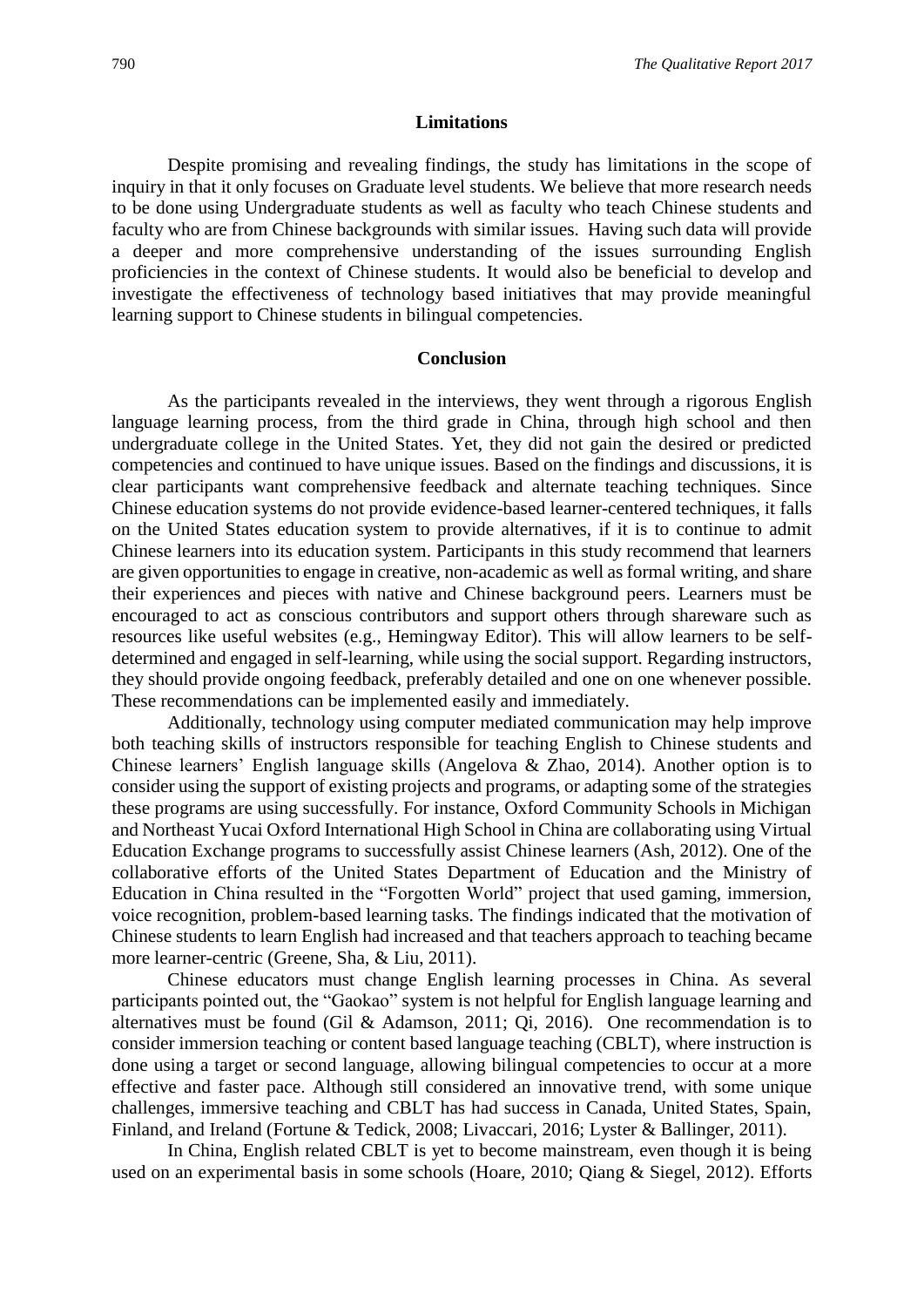should be focused on teacher training and professional developments to develop and support Chinese teachers who promote new and evidence-based methods (Feng, 2007; Lyster & Ballinger, 2011; Qiang & Siegel, 2012). English language proficiencies for Chinese learners is desirable, valuable and possible, if all stakeholders work together to make it happen. We cannot afford to ignore the issues Chinese learners face with English competencies, as we foray deeper and deeper into an intercultural and multinational educational arena.

#### **References**

- Ager, S. (2015). *Types of writing system.* Retrieved from <http://www.omniglot.com/writing/types.htm#semphon>
- Ajjawi, R., & Higgs, J. (2007). Using Hermeneutic Phenomenology to investigate how experienced practitioners learn to communicate clinical reasoning. *The Qualitative Report*, *12*(4), 312-638. Retrieved from<http://nsuworks.nova.edu/tqr/vol12/iss4/6>
- Angelova, M., & Zhao, Y. (2014). Using an online collaborative project between American and Chinese students to develop ESL teaching skills, cross-cultural awareness and language skills. *Computer Assisted Language Learning*, *29*(1), 167-185. doi:10.1080/09588221.2014.907320
- Bair, M. A., & Mader, C. E. (2013). Academic writing at the graduate level: Improving the curriculum through faculty collaboration. *Journal of University Teaching & Learning Practice*, *10*(1), 1-14. Retrieved from <http://ro.uow.edu.au/cgi/viewcontent.cgi?article=1299&context=jutlp>
- Bitchener, J., & Knoch, U. (2009). The relative effectiveness of different types of direct written corrective feedback. *System*, 37(2), 322–329. doi:10.1016/j.system.2008.12.006
- Burnard, P., Gill, P., Stewart, K., Treasure, E., & Chadwick, B. (2008). Analysing and presenting qualitative data. *British Dental Journal*, 204(8), 429-432. doi:10.1038/sj.bdj.2008.292
- Chou, I. C. (2010). Is plagiarism a culture product: The voice of a Chinese-speaking ELL student. *The International Journal–Language Society and Culture*, *31*, 37-41. Retrieved from [www.aaref.com.au/attachment.aspx?id=2026](http://www.aaref.com.au/attachment.aspx?id=2026)
- Creswell, J. W. (2012). *Qualitative inquiry and research design: Choosing among five approaches.* Thousand Oaks, CA: Sage.
- Creswell, J. (2014). *Research design: Qualitative, quantitative, and mixed methods approaches.* Thousand Oaks, CA: Sage Publications.
- Creswell, J. W., & Plano Clark, V. L. (2011). *Designing and conducting mixed method research* (2nd ed.). Thousand Oaks, CA: Sage.
- Cummins, J. (2008). BICS and CALP: Empirical and theoretical status of the distinction. In B. Street & N. H. Hornberger (Eds.), *Encyclopedia of language and education* (2nd ed., Vol. 2, pp. 71-83) New York, NY: Springer Science. Retrieved from <http://daphne.palomar.edu/lchen/CumminsBICSCALPSpringer2007.pdf>
- Duff, P. A. (2007). Second language socialization as sociocultural theory: Insights and issues. *Language Teaching*, *40*(4), 309-319. doi:10.1017/s0261444807004508
- Duranti, A., Ochs, E., & Schieffelin, B. B. (2012). *The theory of language socialization.* Retrieved from the state of the state of the state of the state of the state of the state of the state of the state of the state of the state of the state of the state of the state of the state of the state of the state of [http://www.sscnet.ucla.edu/anthro/faculty/ochs/articles/The\\_Theory\\_of\\_Language\\_So](http://www.sscnet.ucla.edu/anthro/faculty/ochs/articles/The_Theory_of_Language_Socialization.pdf) [cialization.pdf](http://www.sscnet.ucla.edu/anthro/faculty/ochs/articles/The_Theory_of_Language_Socialization.pdf)
- Durgunoglu, A., & Verhoeven, L. (2013). *Literacy development in a multilingual context: Cross-Cultural perspectives* (p. Ix). Mahwah, NJ: Lawrence Erlbaum Associates.
- Feng, A. (Ed.). (2007). *Bilingual education in China: Practices, policies, and concepts*. Clevedon, UK: Multilingual Matters. Retrieved from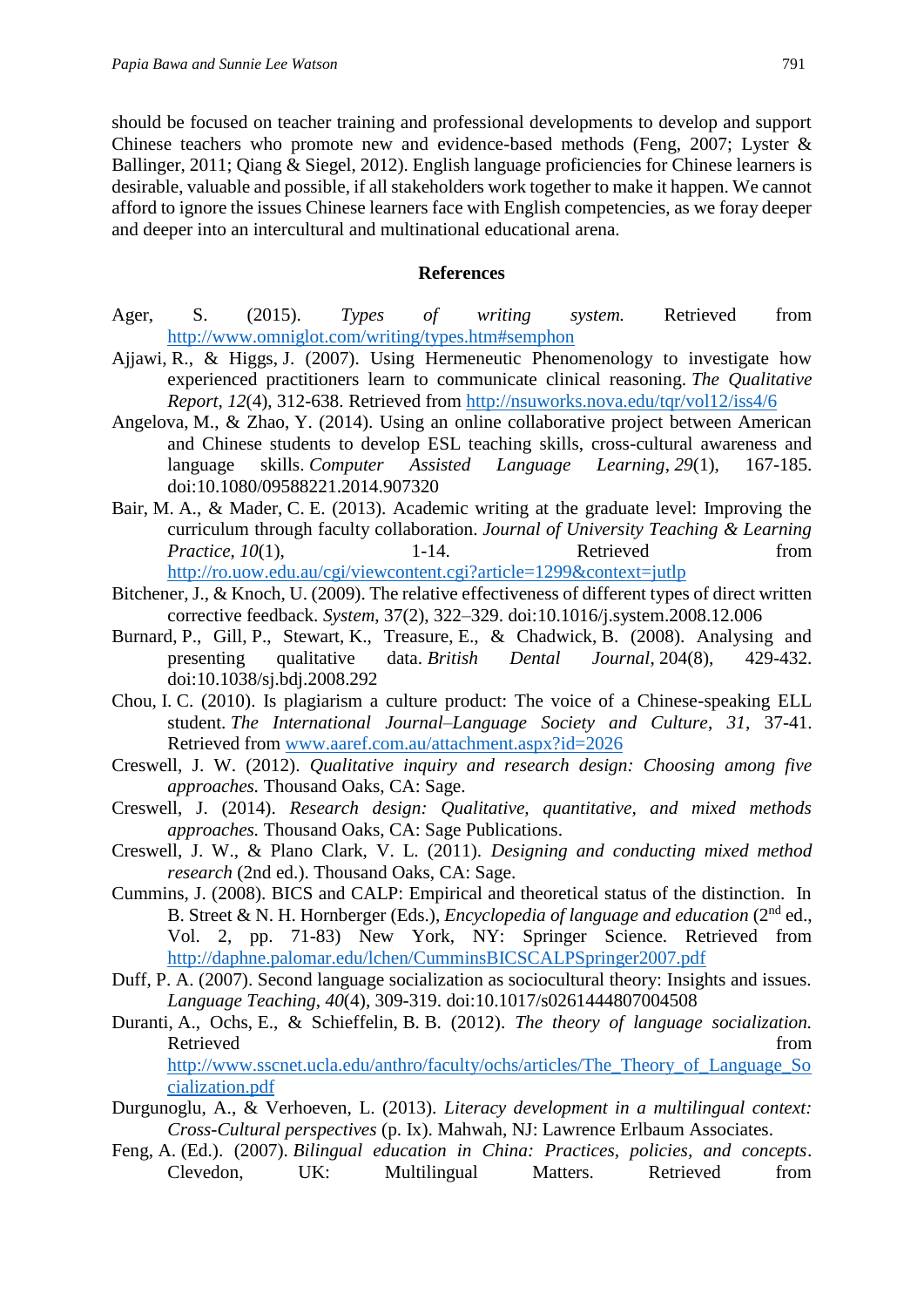[https://mudarwan.files.wordpress.com/2010/08/bilingual-education-in](https://mudarwan.files.wordpress.com/2010/08/bilingual-education-in-china_1853599921.pdf)[china\\_1853599921.pdf](https://mudarwan.files.wordpress.com/2010/08/bilingual-education-in-china_1853599921.pdf)

- Fortune, T. W., & Tedick, D. J. (Eds.). (2008). *Pathways to multilingualism: Evolving perspectives on immersion education*. Clevedon, UK: Multilingual Matters.
- Galetcaia, T. (2014). The many faces of the language ego: Exploring tensions of linguistic and cultural adaptation in immigrants and adult language learners. *Procedia* - *Social and Behavioral Sciences*, *116*, 4270–4276. doi:10.1016/j.sbspro.2014.01.930
- Gil, J., & Adamson, B. (2011). *The English language in Mainland China: A sociolinguistic profile.* Retrieved from [http://repository.lib.ied.edu.hk/pubdata/ir/link/pub/Gil%20and%20Adamson%20\\_pre](http://repository.lib.ied.edu.hk/pubdata/ir/link/pub/Gil%20and%20Adamson%20_prepublication%20version_.pdf) [publication%20version\\_.pdf](http://repository.lib.ied.edu.hk/pubdata/ir/link/pub/Gil%20and%20Adamson%20_prepublication%20version_.pdf)
- Hoare, P. (2010). Content-based language teaching in China: Contextual influences on implementation. *Journal of Multilingual and Multicultural Development*, *31*(1), 69-86. doi:10.1080/01434630903367207
- Huili, W., Hongjun, C., Wenyu, L., Jian, L., & Yan, H. (2009). *Neural bases of asymmetric language switch in second-language learners: An ERP study.* 2009 WRI World Congress on Computer Science and Information Engineering, March 31-April 2, 2009*.*  doi:10.1109/csie.2009.733
- Institute of International Education (IIE). (2016). *Fast facts open doors data*. Retrieved from IIE website: [http://www.iie.org/Research-and-Publications/Open-Doors/Data/Fast-](http://www.iie.org/Research-and-Publications/Open-Doors/Data/Fast-Facts#.VxRSYTArIsw)[Facts#.VxRSYTArIsw](http://www.iie.org/Research-and-Publications/Open-Doors/Data/Fast-Facts#.VxRSYTArIsw)
- Jacob, S. A., & Furgerson, S. P. (2012). Writing interview protocols and conducting interviews: Tips for students new to the field of qualitative research. *The Qualitative Report*, *17*(6), 1-10. Retrieved from<http://nsuworks.nova.edu/tqr/vol17/iss42/3>
- Jia, G., Chen, J., Kim, H., Chan, P., & Jeung, C. (2014). Bilingual lexical skills of school-age children with Chinese and Korean heritage languages in the United States. *International Journal of Behavioral Development*, *38*(4), 350-358. doi:10.1177/0165025414533224
- Jiang, L., & Xiao, H. (2014). The efficacy of written corrective feedback and language analytic ability on Chinese learners' explicit and implicit knowledge of English articles. *English Language Teaching*, *7*(10). doi:10.5539/elt.v7n10p22
- Jonassen, D. H., & Land, S. M. (Eds.). (2012). *Theoretical foundations of learning environments* (2nd ed.). New York, NY: Routledge.
- Jong, E. D., & Howard, E. (2009). Integration in two-way immersion education: Equalising linguistic benefits for all students. *International Journal of Bilingual Education and Bilingualism*, *12*(1), 81–99. doi:10.1080/13670050802149531
- Institute of International Education. (2015). Top 25 Places of Origin of International Students, 2013/14-2014/15. *Open Doors Report on International Educational Exchange*. Retrieved from [http://www.iie.org/Research-and-Publications/Open-](http://www.iie.org/Research-and-Publications/Open-Doors/Data/International-Students/Leading-Places-of-Origin/2013-15)[Doors/Data/International-Students/Leading-Places-of-Origin/2013-15](http://www.iie.org/Research-and-Publications/Open-Doors/Data/International-Students/Leading-Places-of-Origin/2013-15)
- Kafle, N. P. (2013). Hermeneutic phenomenological research method simplified. *Bodhi: An Interdisciplinary Journal*, *5*(1). doi:10.3126/bodhi.v5i1.8053
- Kristmanson, P., & Dicks, J. (2014). Looking in the one-way mirror: Reflections on the changing face(s) of immersion in North America and beyond. *Journal of Immersion and Content-Based Language Education*, *2*(2), 273–287. doi:10.1075/jicb.2.2.08kri
- Khansir, A. A. (2012). Error analysis and second language acquisition. *Theory and Practice in Language Studies*, *2*(5). doi:10.4304/tpls.2.5.1027-1032
- Kutner, M. (2015, May 29). U.S. colleges expelled as many as 8,000 Chinese students in 3 years. *Newsweek*. Retrieved from [http://www.newsweek.com/us-colleges-expelled](http://www.newsweek.com/us-colleges-expelled-many-8000-chinese-students-3-years-337445)[many-8000-chinese-students-3-years-337445](http://www.newsweek.com/us-colleges-expelled-many-8000-chinese-students-3-years-337445)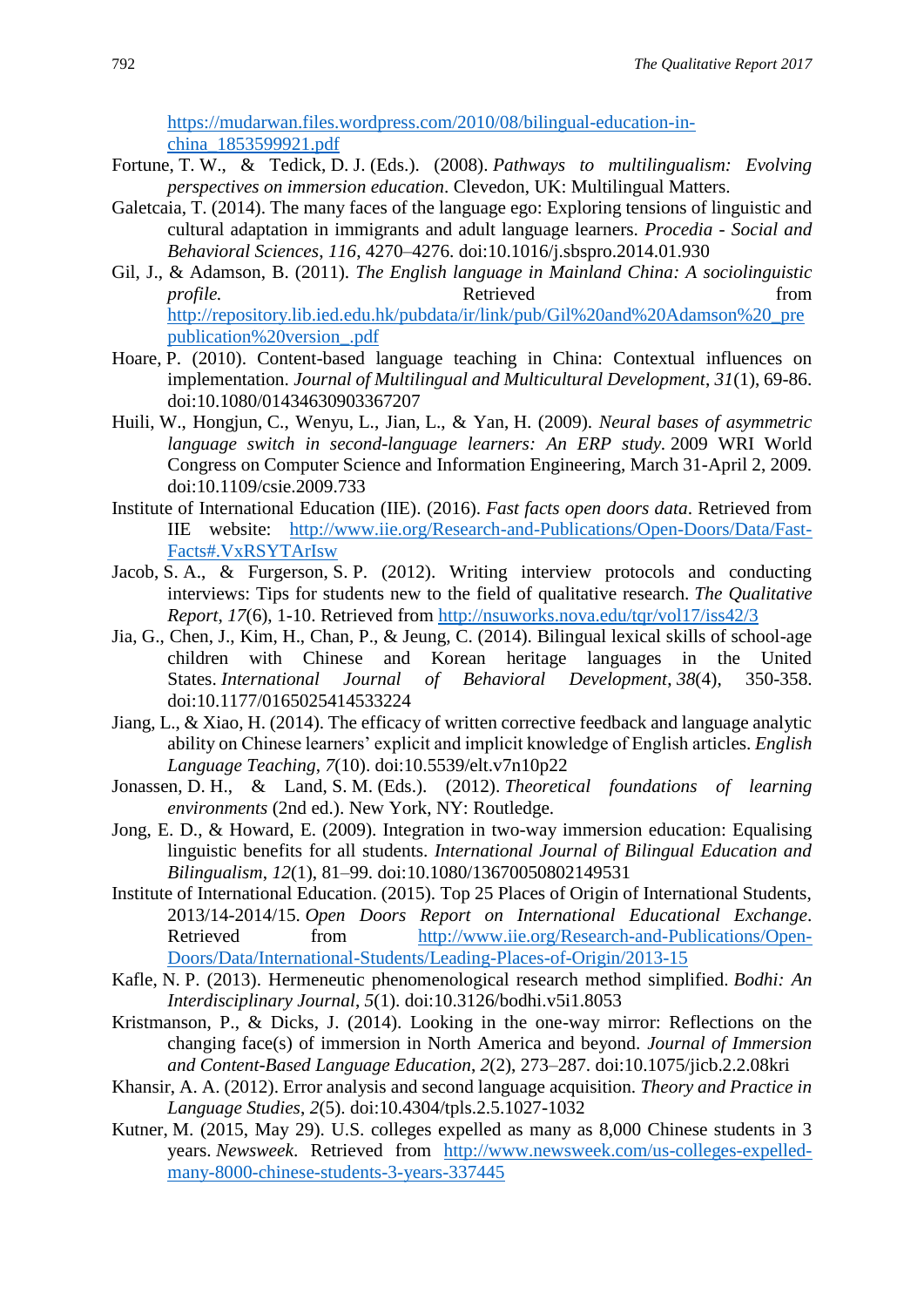- Langdridge, D. (2007). *Phenomenological psychology: Theory, research and method*. Harlow, UK: Pearson Education Ltd.
- Laverty, S. M. (2003). Hermeneutic phenomenology and phenomenology: A comparison of historical and methodological considerations. *International Journal of Qualitative Methods,* 2(3), 1-29. Retrieved from [https://www.ualberta.ca/~iiqm/backissues/2\\_3final/pdf/laverty.pdf](https://www.ualberta.ca/~iiqm/backissues/2_3final/pdf/laverty.pdf)
- Learning environment (2013, August 29). In S. Abbott (Ed.), *The glossary of education reform.* Retrieved from<http://edglossary.org/learning-environment/>
- Li, M. (2010). EFL teachers and English language education in the PRC: Are they the policy makers? *The Asia-Pacific Education Researcher, 19*(3). Retrieved from [http://www98.griffith.edu.au/dspace/bitstream/handle/10072/36703/66397\\_1.pdf?seq](http://www98.griffith.edu.au/dspace/bitstream/handle/10072/36703/66397_1.pdf?sequence=1) [uence=1](http://www98.griffith.edu.au/dspace/bitstream/handle/10072/36703/66397_1.pdf?sequence=1)
- Li, J. (2012, December 1). China's Achilles heel: Education system. *Forbes*. Retrieved from [http://www.forbes.com/sites/junhli/2012/12/01/chinas-achilles-heel-education](http://www.forbes.com/sites/junhli/2012/12/01/chinas-achilles-heel-education-system/#41aafd0f7808)[system/#41aafd0f7808](http://www.forbes.com/sites/junhli/2012/12/01/chinas-achilles-heel-education-system/#41aafd0f7808)
- Lin, C. S. (2013). Revealing the "essence" of things: Using phenomenology in LIS research. *Qualitative and Quantitative Methods in Libraries*, *4*, 469-478. Retrieved from [http://www.qqml.net/papers/December\\_2013\\_Issue/2413QQML\\_Journal\\_2013\\_ChiS](http://www.qqml.net/papers/December_2013_Issue/2413QQML_Journal_2013_ChiShiouLIn_4_469_478.pdf) [hiouLIn\\_4\\_469\\_478.pdf](http://www.qqml.net/papers/December_2013_Issue/2413QQML_Journal_2013_ChiShiouLIn_4_469_478.pdf)
- Livaccari, C. (2016). *Successful approaches to immersion teaching. China learning initiatives.* Retrieved from [http://asiasociety.org/china-learning-initiatives/successful-approaches](http://asiasociety.org/china-learning-initiatives/successful-approaches-immersion-teaching)[immersion-teaching](http://asiasociety.org/china-learning-initiatives/successful-approaches-immersion-teaching)
- Lyster, R., & Ballinger, S. (2011). Content-based language teaching: Convergent concerns across divergent contexts. *Language Teaching Research*, *15*(3), 279-288. doi:10.1177/1362168811401150
- Morse, J. (2012). *International students bring multitude of benefits*. Retrieved from State Department's Bureau of International Information Programs (IIP) website: [http://iipdigital.usembassy.gov/st/english/article/2012/11/20121113138578.html#axzz](http://iipdigital.usembassy.gov/st/english/article/2012/11/20121113138578.html#axzz4KQyUueIF) [4KQyUueIF](http://iipdigital.usembassy.gov/st/english/article/2012/11/20121113138578.html#axzz4KQyUueIF)
- Moulding, L. L., & Hadley, K. K. (2010). Graduate students' understanding of educational research in a master of education program. *New Horizons in Education*, *58*(1), 43-52.
- Mullen, C. A. (2006). Best writing practices for graduate students: Reducing the discomfort of the blank screen. *Kappa Delta Pi Record*, *43*(1), 30-35. doi:10.1080/00228958.2006.10516456
- NAFSA. (2013). The economic benefits of international students to the U.S. economy contributed \$24 billion in 2012-2013; Supports 313,000 jobs. Retrieved from [http://www.nafsa.org/\\_/File/\\_/eis2013/Pennsylvania.pdf](http://www.nafsa.org/_/File/_/eis2013/Pennsylvania.pdf)
- Namey, E., Guest, G., Thairu, L., & Johnson, L. (2008). Data reduction techniques for large qualitative data sets. In G. Guest & K. M. MacQueen (Eds.), *Handbook for team-based qualitative research* (pp. 137-162). Retrieved from [http://web.stanford.edu/~thairu/07\\_184.Guest.1sts.pdf](http://web.stanford.edu/~thairu/07_184.Guest.1sts.pdf)
- Ng, S. C. (2006). *The effects of direct instruction in phonological skills on L2 reading performance of Chinese learners of English* (Doctoral dissertation, University of London, London, U.K). Retrieved from<http://eprints.ioe.ac.uk/19286/>
- Nicol, D., & Macfarlane-Dick, D. (2007). Formative assessment and self-regulated learning: A model and seven principles of good feedback practice. *Studies in Higher Education, 31*(2), 199-218.<http://dx.doi.org/10.1080/03075070600572090>
- Nicol, D., Thomson, A., & Breslin, C. (2013). Rethinking feedback practices in higher education: A peer review perspective. *Assessment & Evaluation in Higher Education, 39*(1), 102-122. doi:10.1080/02602938.2013.795518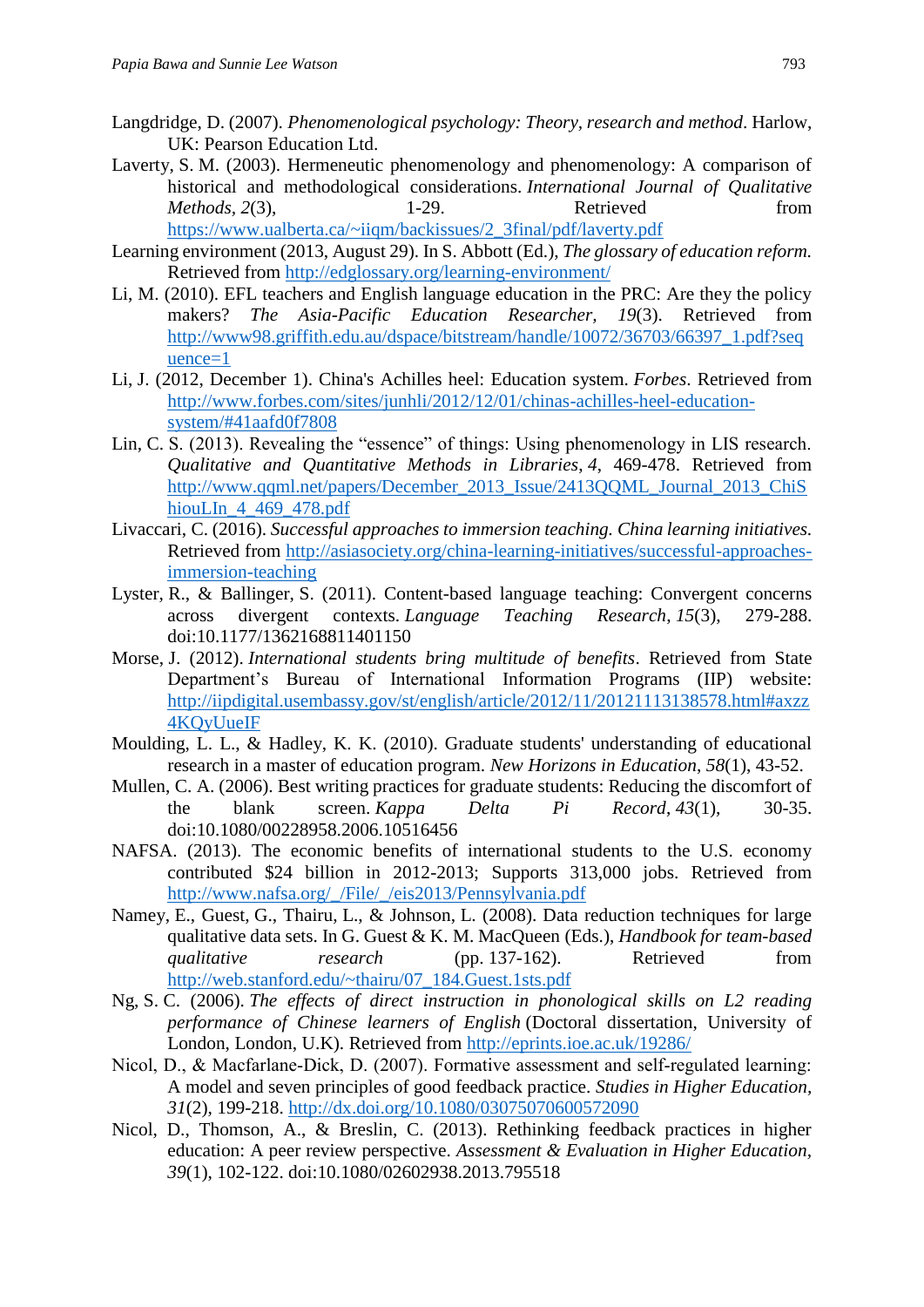- Ochs, E. (1986). In B. B. Schieffelin & E. Ochs (Eds.), *Language socialization across cultures* (pp. 1-273). New York, NY: Cambridge University Press.
- Pacific Policy Research Center. (2010). *Successful bilingual and immersion education models/programs.* Honolulu, HI: Kamehameha Schools, Research & Evaluation Division. Retrieved from Retrieved from the set of the set of the set of the set of the set of the set of the set of the set of the set of the set of the set of the set of the set of the set of the set of the set of the se [http://www.ksbe.edu/\\_assets/spi/pdfs/Bilingual\\_Immersion\\_full.pdf](http://www.ksbe.edu/_assets/spi/pdfs/Bilingual_Immersion_full.pdf)
- Patton, M. Q. (2015). *Qualitative research and evaluation methods: Integrating theory and practice* (4<sup>th</sup> ed.). London, UK: Sage.
- Peck, K. (2014) The impact of academic exchange between China and the U.S., 1979-2010, *Psi Sigma Sire*n, *8* (1), Retrieved from [http://digitalscholarship.unlv.edu/psi\\_sigma\\_siren/vol8/iss1/4](http://digitalscholarship.unlv.edu/psi_sigma_siren/vol8/iss1/4)
- Percy, W. H., Kostere, K., & Kostere, S. (2015). Generic qualitative research in psychology. *The Qualitative Report*, *20*(2), 76-85. Retrieved from <http://nsuworks.nova.edu/tqr/vol20/iss2/7>
- Peretti, C. A., Liu, Y., Fiez, J., Nelson, J., Bolger, D. J., & Tan, L. (2007). Reading in two writing systems: Accommodation and assimilation of the brain's reading network. *Bilingualism*, *10*(2), 131. doi:10.1017/s1366728907002891
- Pliatsikas, C., & Chondrogianni, V. (Eds.). (2015). Learning a non-native language in a naturalistic environment: Insights from behavioural and neuroimaging research. *Frontiers Research Topics*. doi:10.3389/978-2-88919-639-5
- Quigley, S. J. (2009). Translating language, culture, and setting in cross-cultural writing. *New Writing: The International Journal for the Practice and Theory of Creative Writing*, *6*(2), 90-95. doi: 10.1080/14790720902981164
- Rolfe, G. (2006). Validity, trustworthiness and rigour: Quality and the idea of qualitative research. *Journal of Advanced Nursing*, *53*(3), 304-310. doi:10.1111/j.1365- 2648.2006.03727.x
- Saldaña, J. (2009). *The coding manual for qualitative researchers* (1st ed.). Thousand Oaks, CA: Sage.
- Sapir, E. (1921). *Language, an introduction to the study of speech* (1st ed.). New York, NY: Harcourt.
- Scheele, A. F., Lesman, P. P., & Mayo, A. Y. (2009). The home language environment of monolingual and bilingual children and their language proficiency. *Applied Psycholinguistics*, *31*(1), 117-140. doi:10.1017/s0142716409990191
- Shao, X. (2015). On written corrective feedback in L2 writing. *English Language Teaching, 8*(3). doi:10.5539/elt.v8n3p155
- Sloan, A., & Bowe, B. (2014). Phenomenology and hermeneutic phenomenology: The philosophy, the methodologies, and using hermeneutic phenomenology to investigate lecturers' experiences of curriculum design. *Quality & Quantity*, *48*(3), 1291–1303. doi:10.1007/s11135-013-9835-3
- Slone, D. J. (2009). Visualizing qualitative information. *The Qualitative Report*, *14*(3), 489- 497. Retrieved from<http://nsuworks.nova.edu/tqr/vol14/iss3/8>
- Sun, L., Liu, M., Hu, J., & Liang, X. (2014). A Chinese character teaching system using structure theory and morphing technology. *PLoS ONE, 9*(6), e100987. doi:10.1371/journal.pone.0100987
- Taylor, I., & Park, K. (2005). Differential processing of content words and function words: Chinese characters versus phonetic scripts. In I. Taylor & D. Olson (Eds.), *Scripts and literacy: Reading and learning to read alphabets, syllabaries and characters (neuropsychology and cognition)* (pp. 185-195). New York, NY: Springer.
- van Manen, M. (2007). Phenomenology of practice. *Phenomenology & Practice*, *1*(1), 11-30. Retrieved from [http://www.maxvanmanen.com/files/2011/04/2007-Phenomenology-](http://www.maxvanmanen.com/files/2011/04/2007-Phenomenology-of-Practice.pdf)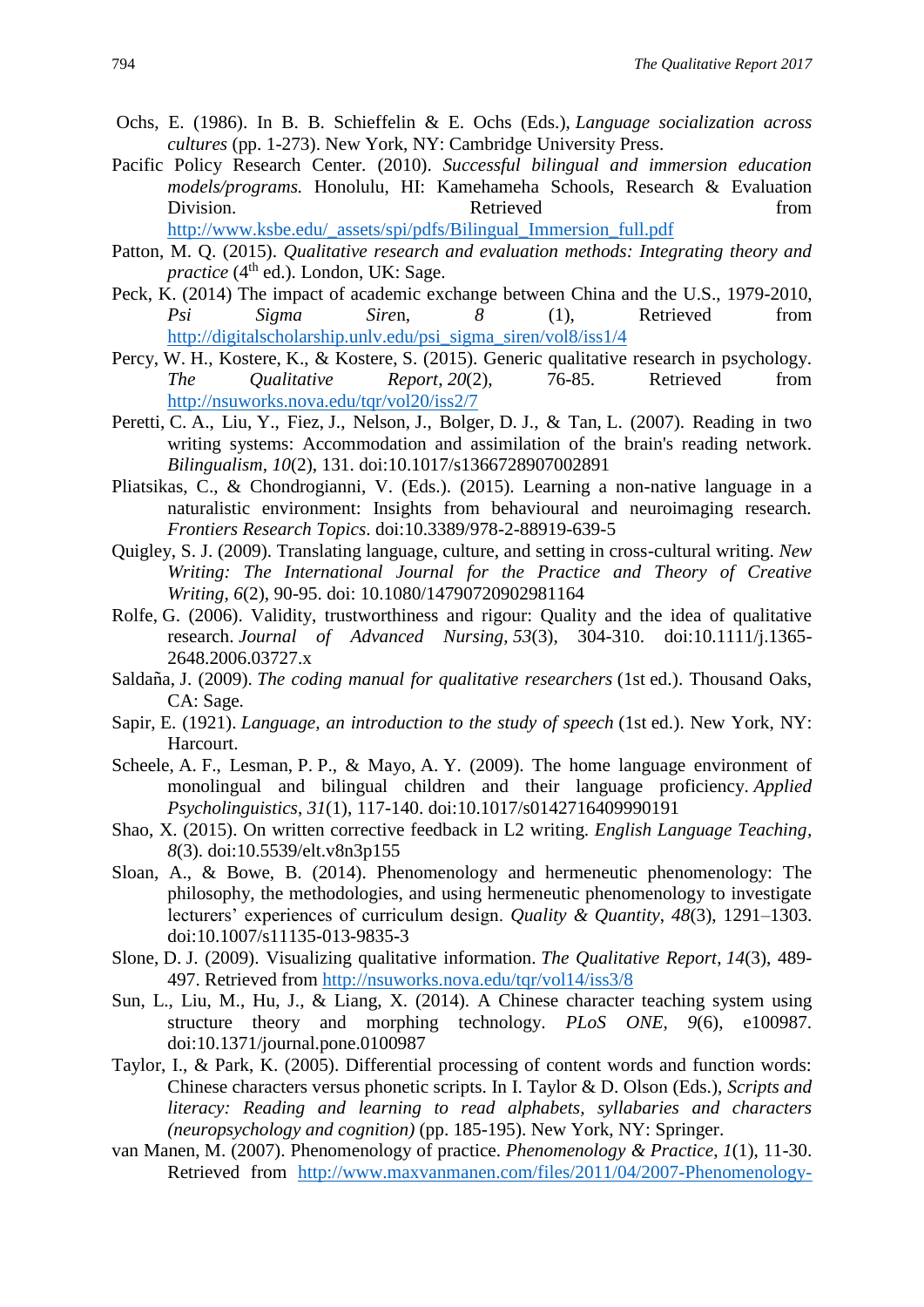[of-Practice.pdf](http://www.maxvanmanen.com/files/2011/04/2007-Phenomenology-of-Practice.pdf)

- Varnosfadrani, A. D., & Basturkmen, H. (2009). The effectiveness of implicit and explicit error correction on learners' performance. *System*, *37*(1), 82–98. doi:10.1016/j.system.2008.04.004
- Wang, S., & Goodman, K. (2014). Making sense of Chinese reading: Yi and Xing. *Open Journal of Modern Linguistics*, *4*(5), 621-640. doi:10.4236/ojml.2014.45054
- Wang, Y., Xue, G., Chen, C., Xue, F., & Dong, Q. (2007). Neural bases of asymmetric language switching in second-language learners: An ER-fMRI study. *NeuroImage*, *35*(2), 862-870. doi:10.1016/j.neuroimage.2006.09.054
- Wong, T. (2015, June 9). China's gaokao: High stakes for national exam. *BBC News*. Retrieved from<http://www.bbc.com/news/world-asia-china-33059635>
- Xue, G., Chen, C., Jin, Z., & Dong, Q. (2006). Language experience shapes fusiform activation when processing a logographic artificial language: An fMRI training study. *NeuroImage*, *31*(3), 1315-1326. doi:10.1016/j.neuroimage.2005.11.055
- Yang, C. D. (2006). *The infinite gift: How children learn and unlearn the languages of the world*. New York, NY: Scribner.
- Yun, S. H. (2015). Does student exchange bring symmetrical benefits to both countries? An exploration case for China and Korea. *International Journal of Communication*, *9*, 710- 731. Retrieved from<http://ijoc.org/index.php/ijoc/article/view/3207/1324>
- Zhao, Y. (2014). *Who's afraid of the big bad dragon? Why China has the best (and worst) education system in the world* (1st ed.). San Francisco, CA: Jossey-Bass.
- Qi, G. Y. (2016). The importance of English in primary school education in China: Perceptions of students. *Multilingual Education*, *6*(1). doi:10.1186/s13616-016-0026-0

# **Appendix A: Excerpts from Participant Essays**

| Dana    | In my life, something made my heart break for many years; my close relative let me down.<br>I had asked myself that what I should do. From the disappointment to forgiveness and<br>free, it was a struggle and difficult process to me. As below is a real sorrow with no end to<br>the tragedy.<br>The overall feeling is sadness. Last summer, as God help, I was calm and was be returned<br>myself at last and slowly I could tell my kid this occurrence real story how to happen, what<br>I struggle and pain experience. In my heart, the emotional is pain.                                                                                                          |
|---------|-------------------------------------------------------------------------------------------------------------------------------------------------------------------------------------------------------------------------------------------------------------------------------------------------------------------------------------------------------------------------------------------------------------------------------------------------------------------------------------------------------------------------------------------------------------------------------------------------------------------------------------------------------------------------------|
| Chelsea | Based on my understanding, culture shock is the discomfort, or more severe symptoms<br>either/both physically or/and mentally that a person experience when he/she moves from a<br>very familiar place to a less familiar one<br>Thus, the feeling of excitement and interestingness was fading. Followed by the fading joy<br>was a discomfort in the lifestyle. The first problem is food. I don't like American food,<br>especially burgers, pizza, and cheese. There were some Asian restaurants and markets in<br>the city, But it was not convenient to go there every day.                                                                                             |
| Harry   | However, this simulating experience can cause problems Players would not get any hurt<br>when having accidents during playing, which rarely happens in daily life. It would be very<br>dangerous if someone gets to her/his car after crazily fast driving in a game.<br>For another aspect some people may seek for comfort and confidence in virtual world<br>especially when they do not behave well in reality. In video games, players can be<br>successful as other roles, and this can present them illusion that they have achieved wealth<br>and fame. As the conditions goes on, people would feel hard to get out of the virtual world<br>and treat it as reality. |
| Lena    | Travel with companions not limited to your friends or people you know, you can find tons<br>people online have same interests with you and prefer to travel to the same destination.<br>Sometimes, you will pay more when you travel alone, not only the money                                                                                                                                                                                                                                                                                                                                                                                                                |